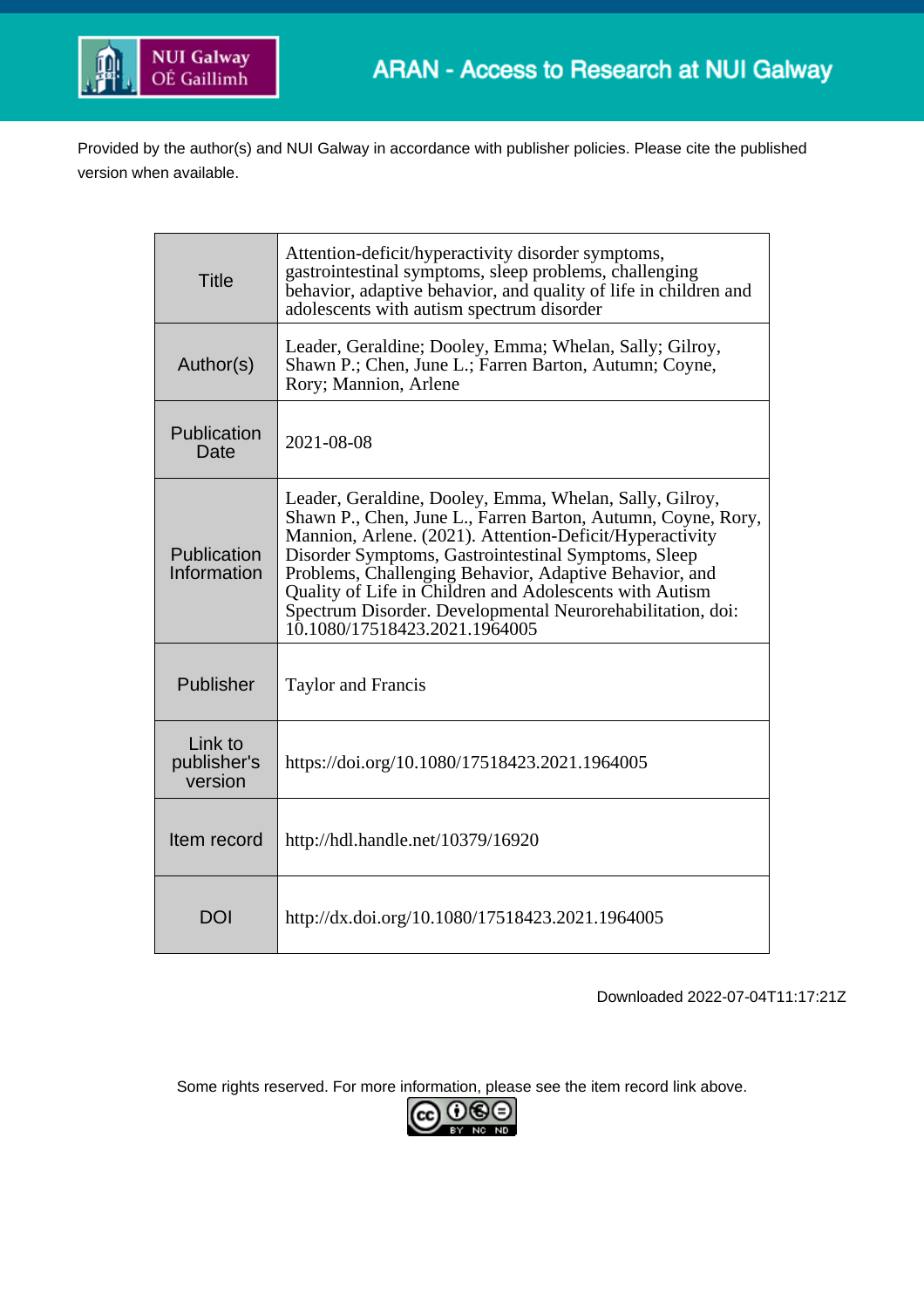



# **Developmental Neurorehabilitation**

**ISSN: (Print) (Online) Journal homepage:<https://www.tandfonline.com/loi/ipdr20>**

# **Attention-Deficit/Hyperactivity Disorder Symptoms, Gastrointestinal Symptoms, Sleep Problems, Challenging Behavior, Adaptive Behavior, and Quality of Life in Children and Adolescents with Autism Spectrum Disorder**

**Geraldine Leader, Emma Dooley, Sally Whelan, Shawn P. Gilroy, June L. Chen, Autumn Farren Barton, Rory Coyne & Arlene Mannion**

**To cite this article:** Geraldine Leader, Emma Dooley, Sally Whelan, Shawn P. Gilroy, June L. Chen, Autumn Farren Barton, Rory Coyne & Arlene Mannion (2021): Attention-Deficit/Hyperactivity Disorder Symptoms, Gastrointestinal Symptoms, Sleep Problems, Challenging Behavior, Adaptive Behavior, and Quality of Life in Children and Adolescents with Autism Spectrum Disorder, Developmental Neurorehabilitation, DOI: [10.1080/17518423.2021.1964005](https://www.tandfonline.com/action/showCitFormats?doi=10.1080/17518423.2021.1964005)

**To link to this article:** <https://doi.org/10.1080/17518423.2021.1964005>

 $\overline{\mathbf{d}}$ 

© 2021 The Author(s). Published with license by Taylor & Francis Group, LLC.



Published online: 08 Aug 2021.



 $\overline{\mathscr{L}}$  [Submit your article to this journal](https://www.tandfonline.com/action/authorSubmission?journalCode=ipdr20&show=instructions)  $\mathbb{Z}$ 



 $\overline{\mathbf{Q}}$  [View related articles](https://www.tandfonline.com/doi/mlt/10.1080/17518423.2021.1964005)  $\mathbf{C}$ 



[View Crossmark data](http://crossmark.crossref.org/dialog/?doi=10.1080/17518423.2021.1964005&domain=pdf&date_stamp=2021-08-08)  $G$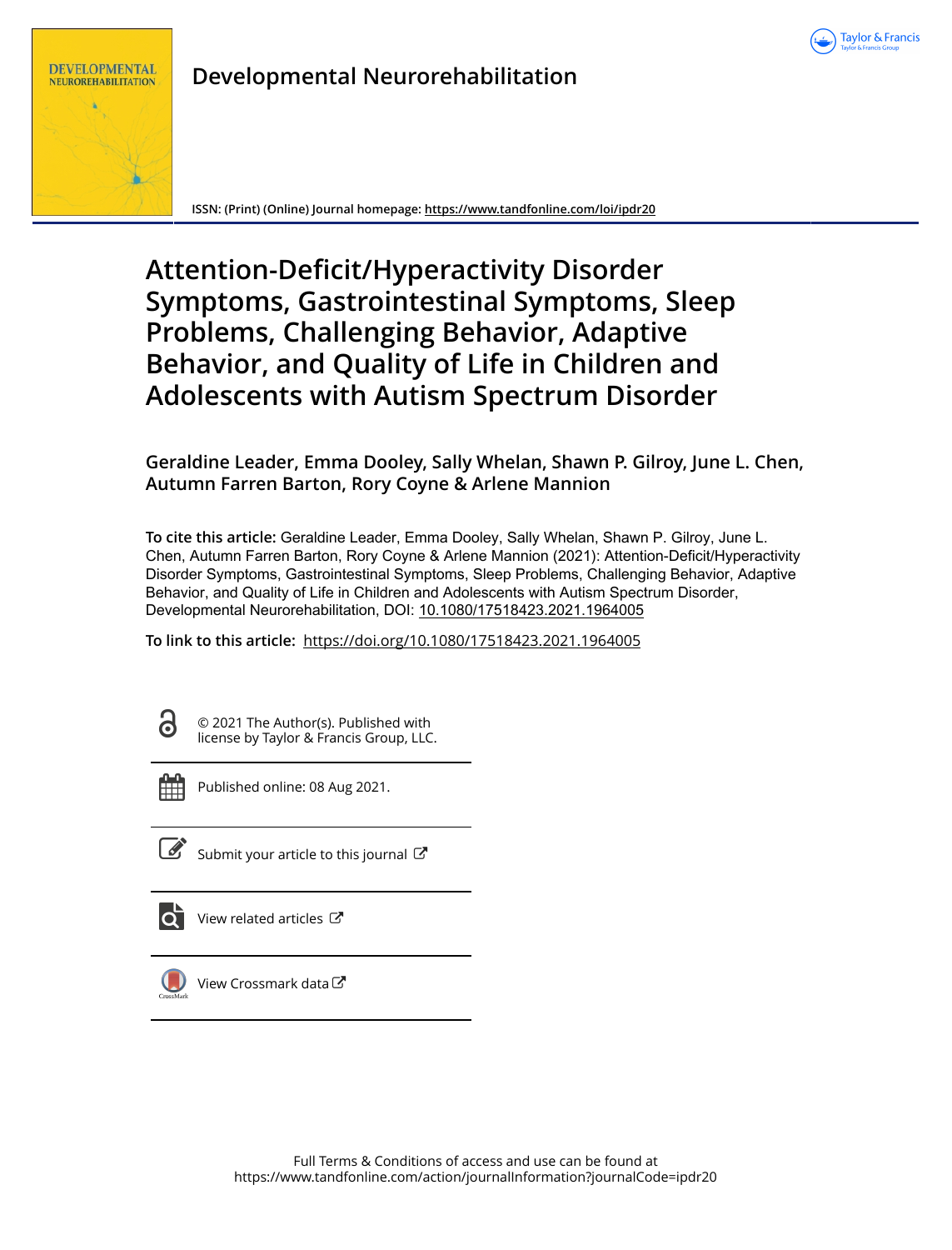

# **Attention-Deficit/Hyperactivity Disorder Symptoms, Gastrointestinal Symptoms, Sleep Problems, Challenging Behavior, Adaptive Behavior, and Quality of Life in Children and Adolescents with Autism Spectrum Disorder**

Ge[ra](#page-2-0)ldine Le[a](#page-2-0)der<sup>a</sup>, Emma Dooley<sup>a</sup>, Sally Whelan<sup>a</sup>, Shawn P. Gilroy D[b](#page-2-0), June L. Chen<sup>[c](#page-2-1)</sup>, Autumn Farren Barton<sup>a</sup>, Rory Coyne<sup>[a](#page-2-0)</sup>, and Arlene Mannion<sup>a</sup>

<span id="page-2-1"></span><span id="page-2-0"></span>a Irish Centre for Autism and Neurodevelopmental Research, School of PsychologyNational University of Ireland, Galway, Galway, Ireland; b Louisiana State University, Baton Rouge, LA; <sup>c</sup>Department of Special Education, Faculty of Education, East China Normal University, Shanghai, China

#### **ABSTRACT**

This study investigated the relationship between sleep, gastrointestinal symptoms, challenging behavior, adaptive behavior, and quality of life between children and adolescents with autism spectrum disorder (ASD), with and without attention-deficit/hyperactivity disorder (AD/HD) symptoms. Parents of 118 children and adolescents with ASD completed the Conners Early Childhood Rating Scale–Parent Short Form or the Conners 3–Parent Short Form, Children's Sleep Habits Questionnaire, Gastrointestinal Symptom Inventory, Behavior Problems Inventory–Short Form, Pediatric Quality of Life Inventory and the Vineland Adaptive Behavior Scales, Second Edition. The ASD group and the ASD with AD/HD groups differed significantly in sleep problems, gastrointestinal symptoms, and quality of life. Regressions indicated that AD/HD symptoms accounted for a small proportion of the variance for the differences in sleep problems and quality of life. AD/HD symptoms contribute to the complex needs of individuals with ASD. Research is necessary to investigate how these symptoms exacerbate comorbidities.

**ARTICLE HISTORY** 

Received October 21, 2020 Revised July 28, 2021 Accepted July 31, 2021

#### **KEYWORDS**

Autism spectrum disorder; attention-deficit /hyperactivity disorder; sleep problems; quality of life; challenging behavior; gastrointestinal symptoms

# **Introduction**

# *Autism Spectrum Disorder (ASD) and Attention-Deficit/ Hyperactivity Disorder (AD/HD)*

<span id="page-2-8"></span><span id="page-2-7"></span><span id="page-2-5"></span><span id="page-2-4"></span><span id="page-2-3"></span>Autism Spectrum Disorder (ASD) is characterized by deficits in social interaction and communication as well as restrictive and repetitive patterns of behavior.<sup>1,2</sup> In addition to the primary symptoms of ASD, individuals with this disorder often present with a range of related medical and behavioral challenges. $3$  Recent estimates suggest that over 70% of children diagnosed with ASD will meet the criteria for at least one other comorbid disorder.<sup>4</sup> These co-occurring disorders can include sleep problems,<sup>[5](#page-11-2)</sup> gastrointestinal (GI) symptoms,<sup>6</sup> toileting<br>problems,<sup>7</sup> epilepsy,<sup>8</sup> behavior problems,<sup>9,10</sup> mood epilepsy, $8$  behavior problems, $9,10$  mood disorders,  $1$  fears and phobias,  $12$  anxiety disorders,  $13$  and Attention-Deficit/Hyperactivity Disorder (AD/HD).<sup>14</sup> Among co-occurring challenges, individuals with ASD very often pre-sent with a range of inattentive and hyperactive behavior.<sup>[15](#page-11-12)</sup> Individuals with ASD often present with other neurodevelopmental disorders. A neurodevelopmental disorder is a lifelong condition that affects the development of the nervous system, which can result in atypical brain function and can impact psychological function.<sup>[16](#page-11-13)</sup>

<span id="page-2-12"></span><span id="page-2-11"></span><span id="page-2-10"></span><span id="page-2-9"></span>AD/HD is a neurodevelopmental disorder characterized by difficulties sustaining attention (i.e., inattentive) as well as inhibiting impulsive behavior and includes primarily inattentive, primarily hyperactive, and combined subtypes, including hyperactivity and inattentive behavior.<sup>1,17</sup> Research has only <span id="page-2-15"></span><span id="page-2-14"></span><span id="page-2-13"></span>recently begun studying AD/HD comorbidity in individuals with ASD and other conditions.<sup>18</sup> Previous research has found that 89% of children with ASD have AD/HD symptoms and estimates suggest that 30–50% of children with ASD display one or more symptoms consistent with AD/HD.<sup>[19,](#page-11-16)20</sup> Despite the research highlighting the repeated co-occurrence of ASD and AD/HD, the Diagnostic and Statistical Manual of Mental Disorders, Fourth Edition, Text Revision (DSM-IV-TR)<sup>21</sup> did not acknowledge or permit a co-morbid diagnosis. However, with the introduction of the DSM-5, an individual can, for the first time, be clinically diagnosed with comorbid ASD and AD/ HD. Due to the constraints of the DSM-IV-TR, the study of ASD and AD/HD has not received adequate research attention.

#### *ASD, AD/HD, and Gastrointestinal (GI) Symptoms*

<span id="page-2-18"></span><span id="page-2-17"></span><span id="page-2-16"></span><span id="page-2-6"></span>GI symptoms are among the most common concerns for individuals diagnosed with  $ASD$ .<sup>22-24</sup> Recent estimates suggest that up to 80% of individuals diagnosed with ASD will experi-ence some level of GI symptoms<sup>[5](#page-11-2)</sup> while severe GI symptoms have been reported among  $40.5\%$  of those with ASD.<sup>[25](#page-11-20)</sup> Wasilewska and Klukowski have proposed that the comorbidity of ASD and GI symptoms is due to a clinical endophenotype and that it should be regarded as an overlap syndrome.<sup>[26](#page-11-21)</sup> They argue that the use of this concept should alert clinicians to the possibility of GI tract disease if an individual with ASD presents with agitation, anxiety, aggression/destructive behavior, or with other symptoms that are worsening for unexplained

<span id="page-2-2"></span>CONTACT Geraldine Leader <sup>5</sup> geraldine.leader@nuigalway.ie **■** Corresponding Author: Geraldine Leader Irish Centre for Autism and Neurodevelopmental Research, School of Psychology, National University of Ireland, Galway, Ireland

© 2021 The Author(s). Published with license by Taylor & Francis Group, LLC.

This is an Open Access article distributed under the terms of the Creative Commons Attribution-NonCommercial-NoDerivatives License (http://creativecommons.org/licenses/by-nc-nd/4.0/), which permits non-commercial re-use, distribution, and reproduction in any medium, provided the original work is properly cited, and is not altered, transformed, or built upon in any way.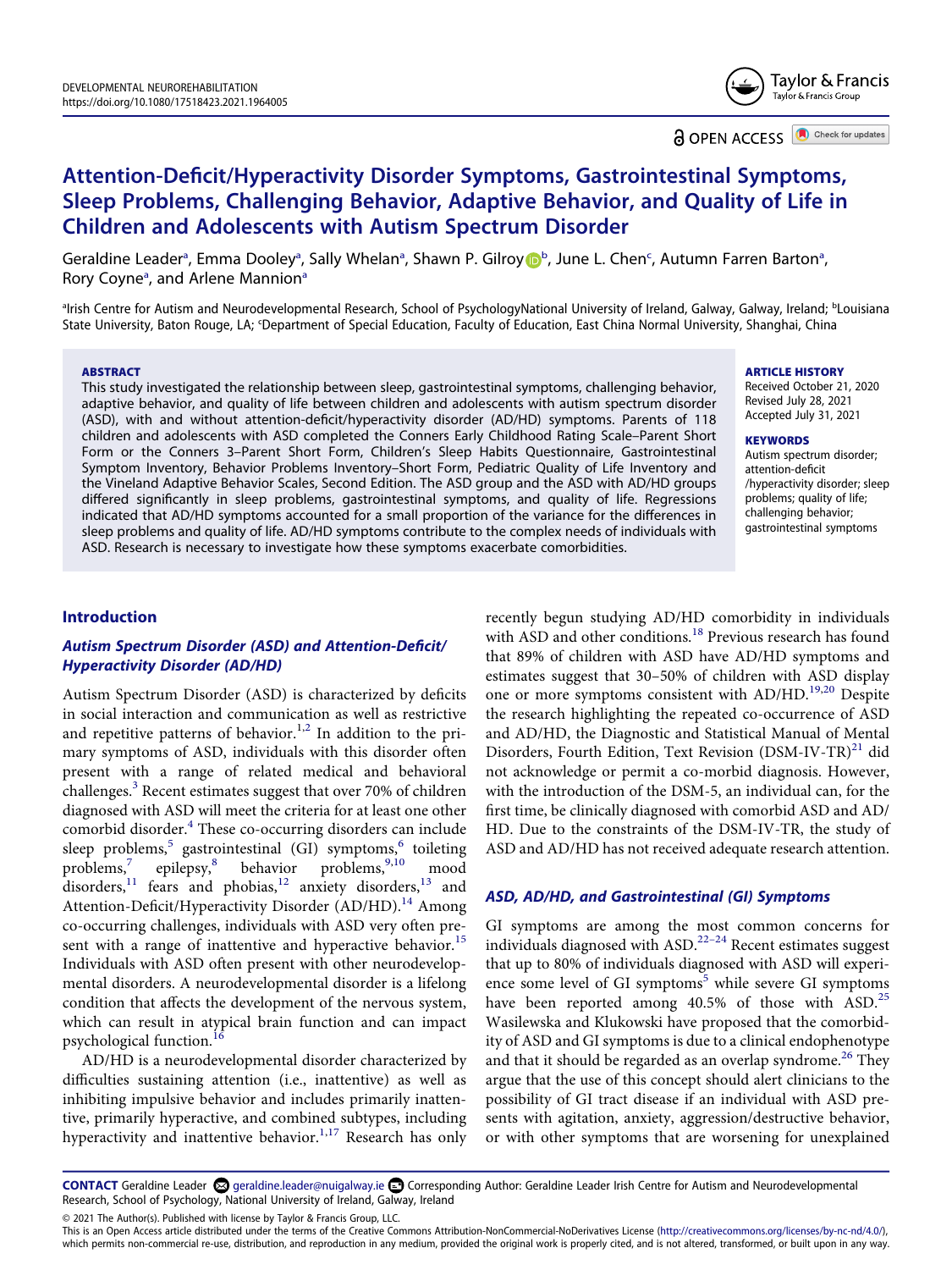<span id="page-3-0"></span>reasons. Among these co-occurring challenges, diarrhea, constipation, and abdominal discomfort are often the most frequently endorsed difficulties.<sup>6</sup> Regarding the relationship between AD/HD and GI symptoms, the available literature has suggested that individuals diagnosed with AD/HD also experience comorbid GI symptoms.<sup>27-29</sup> Additionally, pharmacological treatments for AD/HD have been found to exacerbate GI symptoms, as children receiving the stimulant methylphenidate often endorse higher rates of abdominal dis-comfort and diarrhea, reduced appetite, and weight loss.<sup>30[,31](#page-11-24)</sup>

# <span id="page-3-2"></span>*ASD, AD/HD, and Challenging Behavior*

<span id="page-3-4"></span><span id="page-3-3"></span>Recent estimates have suggested that over eighty percent of individuals diagnosed with ASD will demonstrate some level of challenging behavior.<sup>32</sup> As such, challenging behavior is among the most commonly endorsed concerns for children and adolescents with  $ASD<sup>10</sup>$  Consistent with ASD, challenging behavior has also been found to co-occur with  $AD/HD$ <sup>[29](#page-11-26)</sup> Research found that children with AD/HD often presented with challenging behavior and that the presence of both ASD and AD/HD symptoms produced greater levels of impairment than the presence of ASD alone.<sup>33</sup> Mayes et al. found that irritability, oppositional behavior, inattention, hyperactivity, impulsivity, and tantrums were significant problems for most children with ASD and children with the AD/HD subtype that included both hyperactivity and inattentive behavior (AD/HD combined).<sup>[19](#page-11-16)</sup> In terms of the frequency of psychiatric neurodevelopmental and somatic symptoms, children with ASD and combined AD/ HD combined, were found to have similar profiles. $34$  Indeed, children with ASD and AD/HD combined were found to be more impaired than children neurotypical children, and other children with AD/HD, in all areas, except regarding inattention in comparison to children with the AD/HD inattention subtype. $34$  Recent research found that children with ASD and AD/HD and ASD alone had higher social impairment than those with AD/HD alone.<sup>35</sup> Dellapiazza et al.<sup>35</sup> also found that for people with ASD and AD/HD, externalized behavioral problems were related to the AD/HD severity whereas internalized behaviors problems were related to ASD severity. The combined AD/HD and ASD presentation has been found to increase risks for other types of disorders as well. Previous research found that the presence of both ASD and AD/HD exacerbated many other psychiatric symptoms, such as depressed mood, resistance, and misconduct.<sup>[36](#page-12-1)</sup>

# <span id="page-3-6"></span><span id="page-3-5"></span>*ASD, AD/HD, and Sleep Problems*

<span id="page-3-9"></span><span id="page-3-8"></span><span id="page-3-7"></span>Children and adolescents with ASD often present with difficulties related to sleep. Recent estimates have suggested that as much as 80.9% of children and adolescents diagnosed with ASD have problems related to sleep and these problems persist over time.<sup>[5](#page-11-2)[,37](#page-12-2)</sup> Early research has indicated that children with ASD are reported as having more difficulty falling asleep when compared to typically developing controls along with a higher pre-valence of dysomnias and parasomnias in children with ASD.<sup>[38](#page-12-3),39</sup> Additional research has found that these difficulties often persist from childhood and throughout adulthood for individuals with ASD.<sup>40-42</sup> These children with both ASD and comorbid sleep

<span id="page-3-12"></span><span id="page-3-11"></span><span id="page-3-10"></span>problems often demonstrate higher levels of challenging behavior, hyperactivity, stereotypy, and other forms of undesired behavior.<sup>34[,43](#page-12-6)</sup> Recent comparative research has found that sleep problems are almost twice as prevalent in children with ASD in contrast to typically developing children.<sup>44[,45](#page-12-8)</sup> Behavioral sleep problems have been found to negatively impact social, emotional and academic functioning not only in children with ASD but also in typically developing samples.<sup>46</sup> This relationship is supported by early research which indicated that the presence of sleep problems increased the ratings of challenging behavior among children and adolescents with ASD.<sup>47</sup> Indeed, the connections between specific sleep problems and the patterns of daytime behavior need to understand and identified, through profiling, because the relationships between problems and symptoms for children with ASD can be unique to individuals and complex.<sup>48</sup>

<span id="page-3-16"></span><span id="page-3-15"></span><span id="page-3-14"></span><span id="page-3-13"></span><span id="page-3-1"></span>Children with AD/HD often present with sleep problems, and tiredness associated with their AD/HD symptoms.<sup>29</sup> Furthermore, children with AD/HD and ASD have been shown to experience similar levels of behavioral sleep problems as children with AD/HD alone.<sup>49</sup> Further, behavioral symptoms of AD/HD among children with ASD – without a formal diagnosis of AD/HD – have been shown to be associated with sleep problems.<sup>50</sup> These findings are consistent with earlier research which found that sleep problem severity did not differ between children with AD/HD and ASD when compared to children with ASD alone.<sup>49,51</sup> Elevated rates of sleep problems in AD/HD are likely compounded by additional factors as well. For example, children with AD/HD treated with stimulant medication often demonstrate greater difficulties with sleep than individuals with ASD, who are not taking stimulant medication.<sup>[52](#page-12-15)</sup> Research has indicated that behavioral sleep interventions resulted in improvements to sleep and psychosocial quality of life along with a reduction in AD/HD symptom severity.<sup>53</sup>

# <span id="page-3-18"></span><span id="page-3-17"></span>*ASD, AD/HD, and Adaptive Behavior*

<span id="page-3-22"></span><span id="page-3-20"></span><span id="page-3-19"></span>Adaptive functioning represents an individual's capacity to perform behavior essential to everyday life.<sup>[54](#page-12-17)</sup> Among various areas related to everyday functioning, adaptive behavior represents the ability to communicate, socialize, problem-solve, and perform daily living skills.<sup>[54](#page-12-17)</sup> While adaptive behavior is correlated with an individual's overall cognitive functioning, individuals with ASD generally achieve adaptive skills 1–2 deviations below their same-aged peers.<sup>[55](#page-12-18)</sup> This difference from neurotypical peers is correlated with the presence and severity of the symptoms of  $ASD$ <sup>[56](#page-12-19),[57](#page-12-20)</sup> Recent research has found that this difference is further compounded by the presence of other symptoms. Research compared levels of adaptive functioning in individuals with ASD and AD/HD, and ASD alone.<sup>56</sup> They found that the combination of these two disorders resulted in significantly lower levels of adaptive functioning. These results and others further highlight the impact of hyperactive and inattentive symptoms in children and adolescents with ASD.

#### <span id="page-3-21"></span>*ASD, AD/HD, and Quality of Life*

Health-related Quality of Life (HRQoL) is often used as an outcome measure for several types of treatments. While useful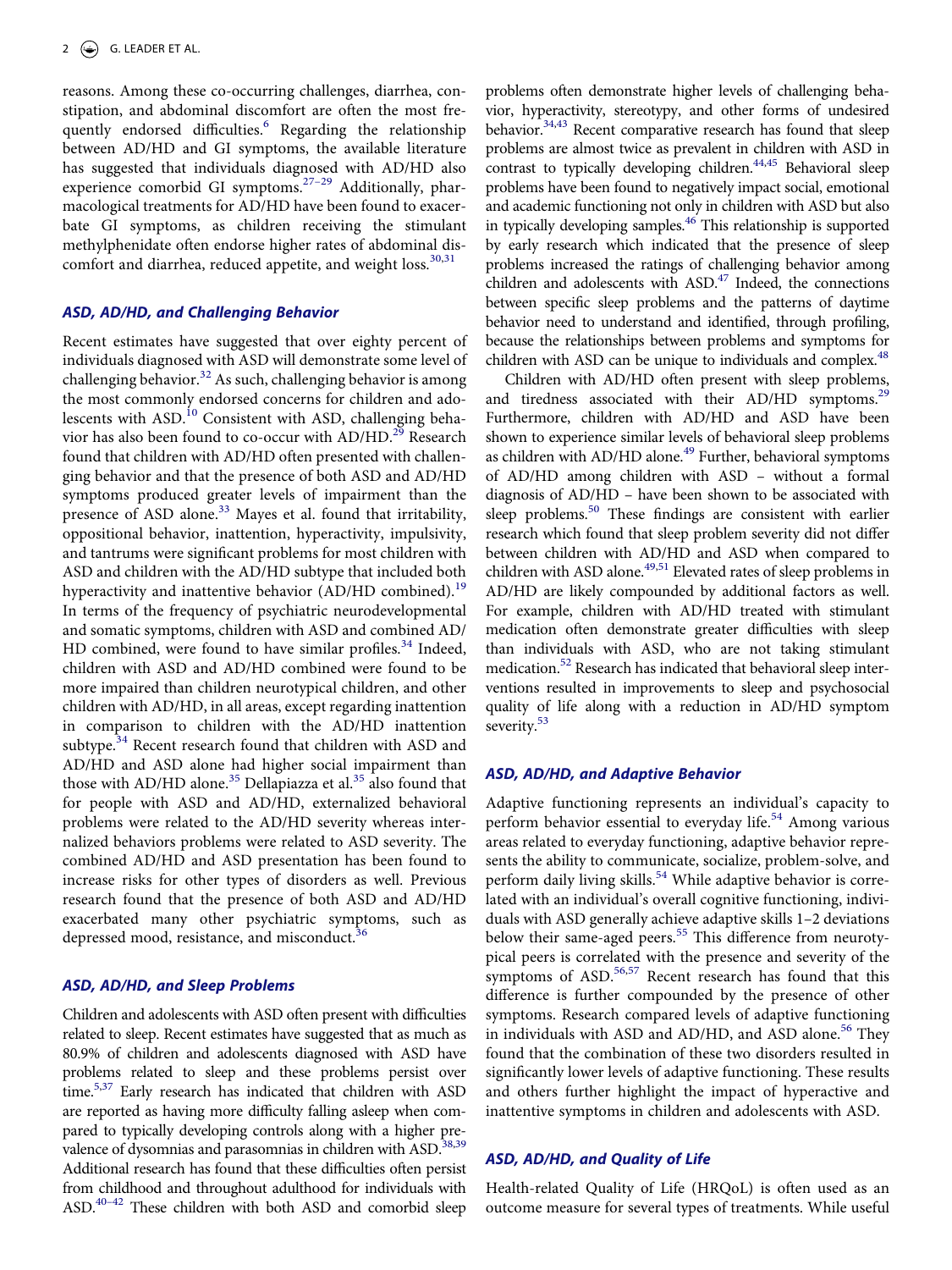<span id="page-4-0"></span>as an overall outcome measure, HRQoL has been used less often in treatments for individuals with ASD.<sup>58-60</sup> Consistent with trends observed in adaptive behavior, measures of HRQoL are often substantially lower in individuals with ASD than same-aged peers without ASD.<sup>59–61</sup> Research has found that quality of life is further impaired when additional disorders are present. Research compared levels of adaptive functioning between individuals with ASD alone to individuals with ASD and AD/HD. These researchers found that ASD with comorbid AD/HD symptoms resulted in significantly lower levels of HRQoL than found in ASD alone. The results of this study further highlight the impact that AD/HD symptoms can have on the overall quality of life for individuals with ASD.

# *Current Study*

<span id="page-4-1"></span>Research suggests that individuals with ASD present with a broad range of complex, often co-occurring needs. Regarding hyperactive and inattentive behavior, the current literature suggests that the presence of symptoms consistent with AD/ HD contributes to significantly greater impairment in multiple domains.[35](#page-12-0),[57](#page-12-20),[59](#page-12-22),[60](#page-12-23) These findings highlight the complex and often overlapping symptoms that present with ASD. Difficulties with inattention and hyperactivity can influence and are likely influenced by, a range of factors that include GI symptoms, challenging behavior, sleep problems, adaptive behavior, and quality of life. Given the range and scope of the factors involved, an investigation of relevant variables was indicated. The present study was designed to extend the existing literature by investigating the relationship between AD/HD symptoms in a sample of children and adolescents with ASD. This research examined the relationship between AD/HD symptoms and sleep problems, GI symptoms, challenging behavior, quality of life and adaptive functioning. The present study also investigated the association between AH/HD symptoms and ID, gender, medication usage and GI symptoms, and educational intervention. In addition, to elicit knowledge that might facilitate future clinical decision-making, the study investigated potential predictors of sleep problems and quality of life. Guided by the literature, and their relevance to guide clinical practice, the following potential predictors of sleep problems were investigated: age, gender, medication usage, AD/HD symptoms, GI symptoms. Whereas age, gender, ID, or AD/HD symptoms were investigated as predictors of life quality.

### **Method**

#### *Participants*

A total of 118 children and adolescents with a diagnosis of ASD participated in the study. Over half of participants had an existing diagnosis of AD/HD prior to participation (*n* = 67; 56.8%), while the remaining  $43.2\%$  ( $n = 51$ ) had a diagnosis of ASD alone. There were no exclusion criteria and individuals with a diagnosis of epilepsy were not excluded from this study. Diagnoses were provided by a licensed psychologist or pediatrician independent of the study. The participants received

their diagnoses using a formal diagnostic protocol that employed multiple diagnostic measures. Caregiver information was obtained on professional diagnosis, using the DSM-5 criteria, $<sup>1</sup>$  the diagnostic setting/organization, and professional-</sup> (s) who made the diagnosis. The diagnosis of AD/HD was made under a year before the study in 23% of participants; 1– 2 years previously for 18% of participants; 3–5 years previously for 26% participants and more than 5 years previously in 33% of participants. Mean age of study participants was 9.55 years  $(SD = 3.74;$  Range = 3–17) and most study participants were male (*n* = 92; 78% male). Individuals having both ASD and AD/HD were also predominantly male (*n* = 52; 77.6%). Rates and levels of intellectual disability (ID) ranged considerably, with 41.5% of caregivers endorsing some varying level of ID (*n*  = 49). Individual levels of ID were as follows: Mild (*n* = 20, 40.82%), Moderate (*n* = 22, 44.90%) and Severe (*n* = 7, 14.28%).

#### *Procedure and Informants*

Parents and guardians were made aware of the study through parent support groups and special schools. If parents wished to participate in the study, they were provided with a participant information sheet and a consent form to complete. Once consent was obtained, the informants were provided with the battery of the questionnaires below to complete in their own time. Informants were parents of children and adolescents diagnosed with ASD. Rating scales were completed by parents independently according to the instructions printed on top of the questionnaires. Ethical approval was granted by the School of Psychology Research Ethics Committee at the National University of Ireland, Galway.

#### *Measures*

#### *Demographic Questionnaires*

A self-constructed demographic information questionnaire provided information on participant age, gender, diagnosis (i.e., ASD, AD/HD), presence and level of ID, presence and type of anxiety disorder, and the treatment approaches currently being undertaken (i.e., therapies, medications). Data were collected on current diagnoses, as well as age at diagnosis. A summary of demographic information is presented in [Table 1](#page-5-0).

#### *Conners Early Childhood Rating Scale – Parent Short Form*

<span id="page-4-3"></span><span id="page-4-2"></span>The Conners Early Childhood Rating Scale (Conners EC) is a questionnaire designed to measure symptoms of AD/HD in children aged between 2 and 6 years of age.<sup>62</sup> The Conners EC yields six distinct subscales: Inattention/Hyperactivity, Social Functioning/Atypical Behavior, Anxiety, Mood/Affect, Physical Symptoms, and Sleep Problems. Responses are rated on a 4-point Likert scale from  $0 =$  not true at all (never, seldom),  $1 =$  Just a little true (occasionally),  $2 =$  Pretty much true (often, quite a bit),  $3 = \text{very much true (very often, very}$ frequently). Internal consistency and Test-retest reliability of the Conners EC has been found to be satisfactory, $62$  and the scale has been successfully administered to ASD samples.<sup>63</sup> For this study, the Inattention/Hyperactivity subscale of the Conners EC was used as the primary indicator of AD/HD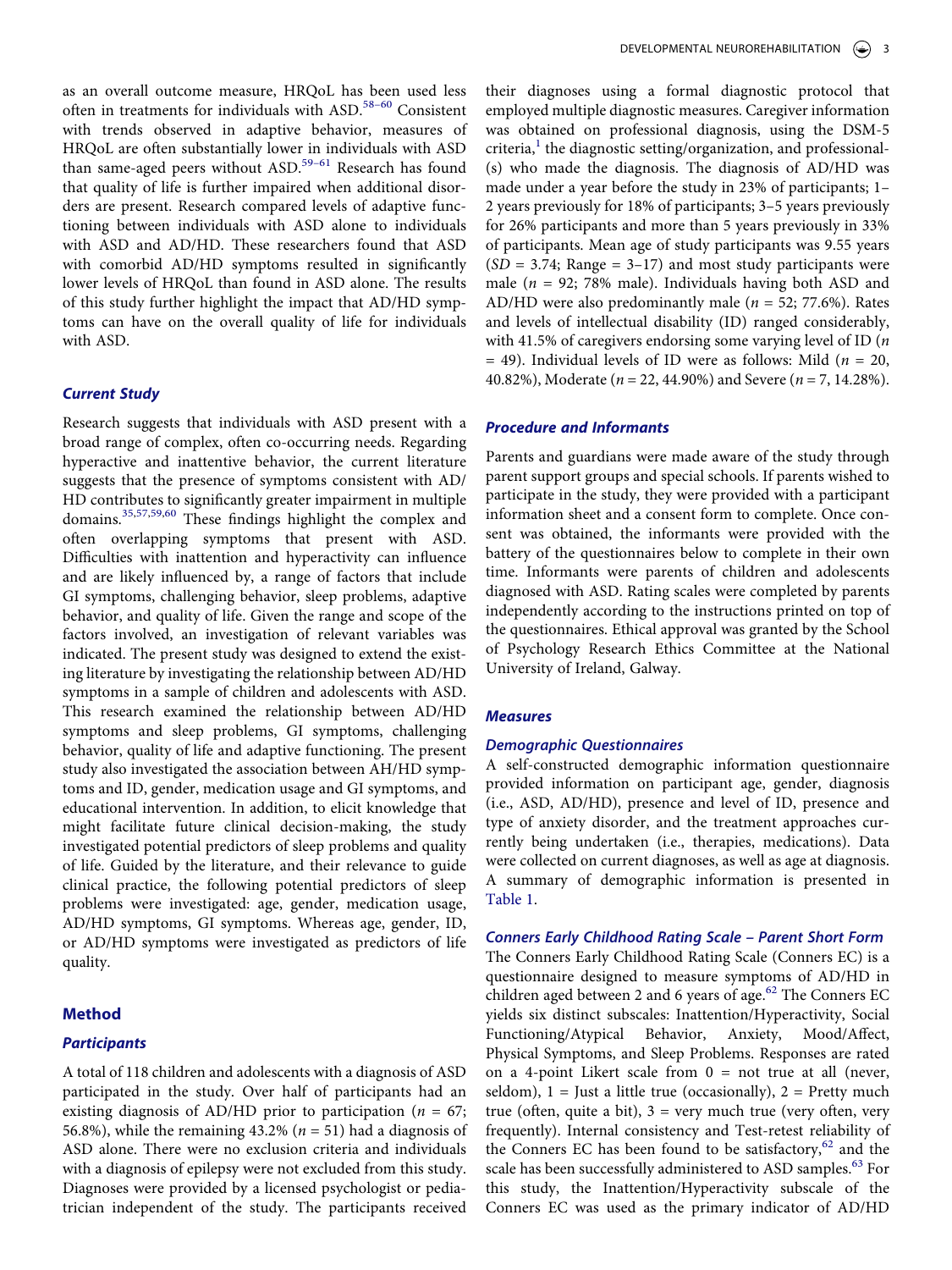<span id="page-5-0"></span>**Table 1.** Summary of demographic information.

|                                     | M            | SD    |
|-------------------------------------|--------------|-------|
| Age of diagnosis (in years)         |              |       |
| ASD                                 | 5.77         | 3.23  |
| AD/HD                               | 6.31         | 2.86  |
|                                     | $\mathsf{n}$ | %     |
| <b>Educational Intervention</b>     | 116          | 98.30 |
| Mainstream approaches               | 77           | 65.30 |
| <b>Applied Behavior Analysis</b>    | 11           | 9.30  |
| Eclectic approaches                 | 1            | 0.80  |
| Other                               | 27           | 22.90 |
| Medication                          | 77           | 65.30 |
| Melatonin                           | 38           | 32.20 |
| Methylphenidate                     | 18           | 14.29 |
| Risperidone                         | 10           | 7.94  |
| Atomoxetine                         | 10           | 7.94  |
| Fluoxetine                          | 6            | 4.76  |
| Clonidine                           | 6            | 4.76  |
| Anxiety disorder                    | 22           | 18.60 |
| <b>Generalized Anxiety Disorder</b> | 16           | 72.70 |
| Separation Anxiety Disorder         | 4            | 18.30 |
| Selective mutism                    | 1            | 4.50  |
| Obsessive-Compulsive Disorder (OCD) | 1            | 4.5%  |

symptoms for participants in the early childhood range. T scores were used to calculate AD/HD symptom severity. In the present study, the Conners EC demonstrated good internal consistency (Cronbach's  $\alpha$  = .82).

#### *Conners 3 – Parent Short Form*

<span id="page-5-1"></span>The Conners 3 – Parent Short Form (Conners 3) is a rating scale designed to measure the symptoms of AD/HD in children aged between 6 and 18 years of age.<sup>64</sup> The Conners 3 yields six subscales: Inattention, Hyperactivity/Impulsivity, Executive Functioning, Learning Problems, Defiance/Aggression, and Peer/Family Relations Responses are rated on a 4-point Likert scale from  $0 = not$  true at all (never, seldom),  $1 =$  Just a little true (occasionally),  $2 =$  Pretty much true (often, quite a bit),  $3 = \text{very much true (very often, very frequently)}$ . This measure has been found to have good test-retest reliability and internal consistency,<sup>64</sup> and the scale has been previously used to examine ASD populations.<sup>[65](#page-12-27),[66](#page-12-28)</sup> This study used the average of both the Inattention and Hyperactivity/Impulsivity subscales as the primary indicator of AD/HD symptoms for participants in the later childhood range. T scores were used to calculate AD/HD symptom severity. In the present study, the Conners 3 demonstrated good internal consistency (Cronbach's  $\alpha = .81$ ).

# <span id="page-5-2"></span>*Children's Sleep Habits Questionnaire*

<span id="page-5-3"></span>The Children's Sleep Habits Questionnaire (CSHQ) is a rating scale designed to assess sleeping habits in typically developing children. $67$  In order to calculate the subscale and total scores, 33 items are used. The CSHQ provides eight individual subscales: Bedtime Resistance, Sleep Onset Delay, Sleep Duration, Sleep Anxiety, Night Wakings, Parasomnias, Daytime Sleepiness, and Sleep Disordered Breathing. Individual subscales were added to calculate a total CSHQ score, and a cutoff of 41 was used as the clinical cutoff for determining possible sleep problems.<sup>67</sup> It has been reported to have good test-retest reliability of between .62 and .79 and internal consistency, which ranges from .[68](#page-13-0) to .78. $^{68}$  In the present study, the CSHQ demonstrated acceptable internal consistency (Cronbach's  $\alpha = .75$ ).

# *Gastrointestinal Symptom Inventory*

<span id="page-5-4"></span>The Gastrointestinal Symptom Inventory $69$  is a measure designed to collect information relevant to GI symptoms. This instrument measures symptoms including abdominal pain, nausea, bloating, diarrhea, and other GI symptoms. The inventory is scored dichotomously; specifically, whether the child possesses any GI symptoms. Individual items were added to calculate a total GI score. The GI has been used previously to assess the GI symptoms in children and adolescents with  $ASD<sub>1</sub><sup>70</sup>$  but it has not to date been psychometrically validated. In the present study, the GI Symptom Inventory demonstrated moderate internal consistency (Cronbach's  $\alpha = .65$ ).

#### <span id="page-5-5"></span>*Behavior Problems Inventory – Short Form*

<span id="page-5-7"></span><span id="page-5-6"></span>The Behavior Problems Inventory – Short Form  $(BPI-S)^{71}$  is an abbreviated version of the Behavior Problems Inventory (BPI- $01$ .<sup>72</sup> The BPI-S is an instrument created to detect both the frequency and severity of undesirable behavior. The BPI-S yields the following subscales: Self-injurious behavior (SIB), Aggressive/Destructive behavior and Stereotyped behavior. Each item on the Self-injurious behavior and Aggressive/ Destructive behavior subscales are rated on a frequency scale, and a severity scale, while the Stereotyped behavior subscale is rated on a frequency scale only. This measure has satisfactory levels of reliability and validity, with internal consistency ranging from fair (self-injurious behavior) to good (aggressive/ destructive and stereotyped behavior).<sup>73</sup> In the present study, the BPI-S demonstrated good internal consistency (Cronbach's  $\alpha$  = .84). Subscales were treated as separate constructs for the purpose of analysis, and T scores were not implemented.

#### <span id="page-5-8"></span>*Pediatric Quality of Life Inventory*

<span id="page-5-9"></span>The Pediatric Quality of Life Inventory (PedsQL) is a measure of health-related quality of life (HRQoL). The PedsQL was designed for use with children and adolescents between the ages of 2 and 18 years.<sup>74</sup> The PedsQL yields four quality of life subscales: Physical, Emotional, Social and School Functioning. Items are reverse scored and transformed to a 0–100 scale. Items answered in the Emotional, Social and School functioning scales are computed to create the Psychological Health Summary Score. The Physical Health Summary Score is taken as the same as the Physical Functioning Scale Score. The total score is computed as a sum of all items over the number of items answered on all scales. This measure has satisfactory reliability and validity<sup>75</sup> and has been used to assess HRQoL for both clinical and non-clinical groups.<sup>[76](#page-13-8)</sup> In the present study, the PedsQL demonstrated acceptable internal consistency (Cronbach's α = .75).

### <span id="page-5-11"></span><span id="page-5-10"></span>*Vineland Adaptive Behavior Scales, Second Edition*

The Vineland Adaptive Behavior Scales – Second Edition (VABS-II) is a behavior rating scale that measures the adaptive functioning of children or adults. It can be used to assess the overall adaptive skills of a child and adults, with ages ranging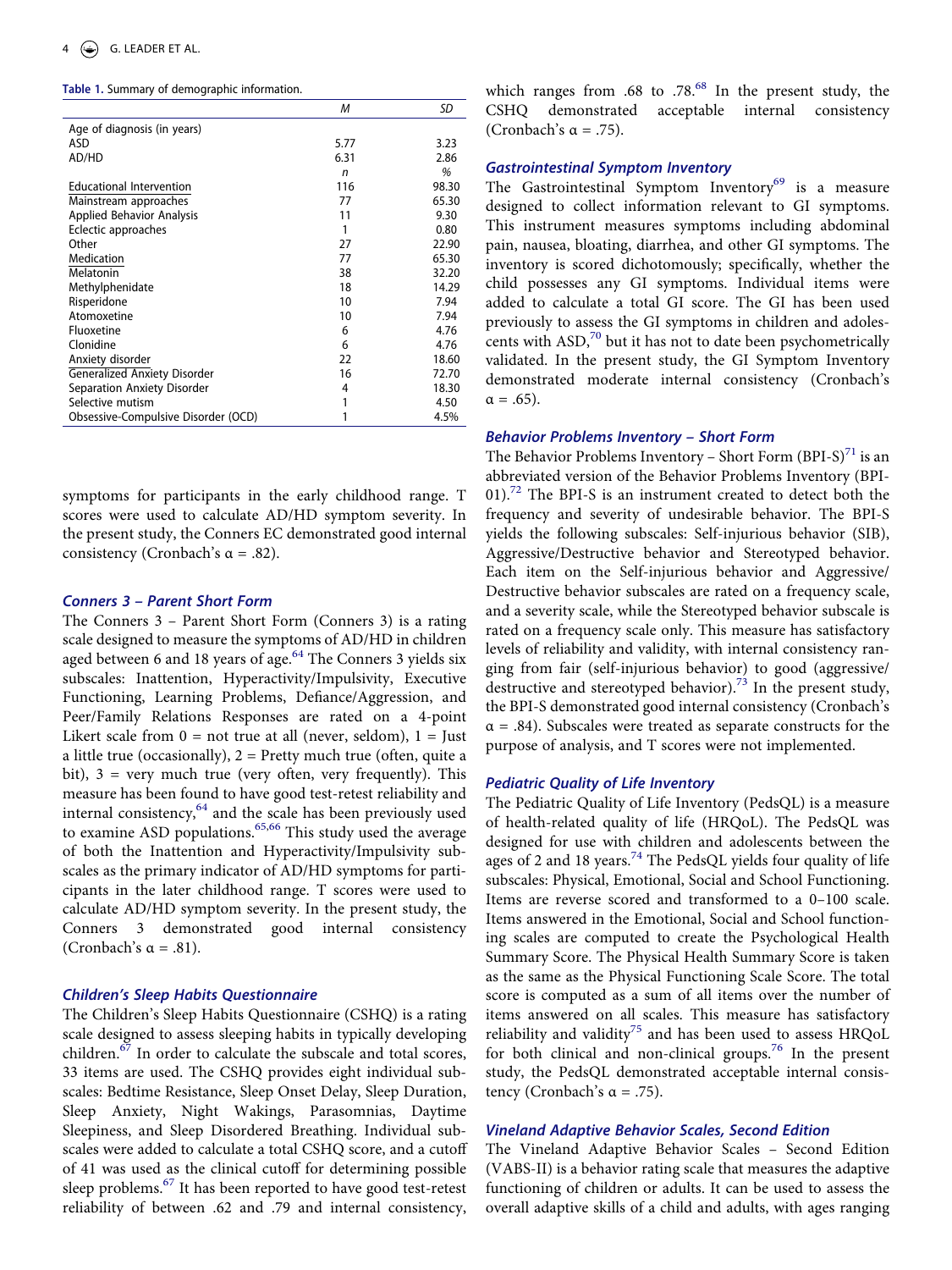<span id="page-6-0"></span>from 0 to 90 years.<sup>77</sup> The VABS-II provides four subscales: Communication, Daily Living Skill, Socialization and Motor skills. This measure has good reliability and validity and is often used as both a diagnostic and progress monitoring tool for children and adults with developmental disorders.<sup>[77](#page-13-9)</sup> Composite scores were used to calculate an overall adaptive behavior score. In the present study, the VABS-II demonstrated excellent internal consistency (Cronbach's  $\alpha$  = .90).

#### **Results**

#### *Analyses*

<span id="page-6-2"></span><span id="page-6-1"></span>Statistical analyses were performed using the IBM SPSS Statistics Software – Version 21. Independent samples *t*-tests were performed to investigate the relationship between the presence of AD/HD symptoms and sleep problems, total GI symptoms, challenging behavior, quality of life, and adaptive functioning. A MANOVA was performed to compare means between individual subscales of the VABS-II. Additional independent-samples *t*-tests were performed to compare individual subscales of the CSHQ, and Bonferroni Corrections were conducted to reduce the chances of obtaining Type I errors in all *t*-tests, which is increased when multiple comparisons are conducted simultaneously on the same dependent variables.<sup>[78](#page-13-10)</sup> Bonferroni adjustment was chosen because it is regarded as a statistically conservative approach.<sup>79</sup> The alpha level was adjusted to .004 on the basis of the 14 analyses conducted. Chi-Squares were performed to examine associations between AD/ HD symptoms and ID, gender, medication, presence of GI symptoms, abdominal pain, nausea, bloating, constipation, diarrhea, other GI symptoms, treatment of GI symptoms, and educational intervention. Mann-Whitney *U* tests were performed to determine potential differences in physical health and bedtime resistance between groups. Two multiple regressions were conducted to determine if age, gender, medication usage, AD/HD symptoms, or total GI symptoms were predictive of total sleep problems, and to determine if age, gender, ID, or AD/HD symptoms were predictive of quality of life.

Specific subscales of the Conners EC and the Conners 3 and were used to analyze AD/HD symptoms. The Inattention/ Hyperactivity subscale and Inattention and Hyperactivity subscales were analyzed from the Conners EC and Conners 3, respectively. The sample of 118 participants was grouped into AD/HD and no AD/HD groups dependent on the amount of presenting AD/HD symptoms. Nearly ninety percent of participants presented with some level of AD/HD symptoms as indicated by scores ranging from "very elevated" to "high average" on the symptom metric  $(n = 105, 89.8\%)$ . Only eleven percent of participants presenting with no AD/HD symptoms ( $n = 13$ , 11%). Levels of AD/HD symptoms were as follows: Very elevated (T-score  $\geq$  70,  $n = 95$ , 80.5%), elevated  $(T = 65-69, n = 5, 4.2\%)$ , high-average  $(T = 60-64, n = 6, 5.1\%)$ , and average  $(T = 45-59, n = 12, 10.2\%)$ . Participant symptom levels by gender were as follows: Very elevated (male: *n* = 73, 77%; female: *n* = 22, 23%), elevated (male: *n* = 4, 80%; female: *n*  = 1, 20%), high-average (male: *n* = 5, 83%; female: *n* = 1, 17%), and average (male: *n* = 10, 83%; female: *n* = 2, 17%). The clinical cutoff point for the AD/HD was a T score of 45 from

the Connors' questionnaire. This cutoff point was used to form the ASD with AD/HD groups in the present study. No study participants were rated as having T-scores below 40. An independent-samples t-test was conducted to compare the groups created from the Conners EC and Connors 3 questionnaires to whether individuals had a preexisting AD/HD diagnosis. There was a significant difference between those who did not have an AD/HD diagnosis ( $M = 73.82$ , SD = 11.85) and those with an AD/HD diagnosis ( $M = 83.20$ ,  $SD = 8.33$ ) conditions; t (91) = −4.478, *p* < .001). . Further details of how the groups were similar and different regarding the variables under investigation are reported below in sections 3.2 to 3.9.

#### *Demographics*

Demographic information is presented in [Table 1](#page-5-0). An independent samples *t*-test indicated that there was not a significant difference in the ages of the ASD only  $(M = 8.91, SD = 4.21)$ and ASD with AD/HD groups, (*M* = 9.63, *SD* = 3.69), *t* (116) = −0.65, *p* = .516). A small effect size was observed (*d* = 0.18), indicating that participants with ASD and AD/HD were on average 0.18 standard deviations above the mean age of those with ASD. The results of a Pearson Chi-Square test revealed a significant difference in medication use between ASD only and ASD with AD/HD groups ( $\chi^2$  = 6.39, *p* < .05). Rates of medication use were 23.1% and 60% for the ASD only group and the ASD with AD/HD group, respectively. Pearson Chi-Square tests did not find a significant difference in either gender  $(\chi^2 = .38, p = .731, \varphi = .06)$ , presence of ID  $(\chi^2 = 2.05, p =$ .233,  $\varphi$  =,13), or presence of educational intervention ( $\chi^2$  = 7.78, *p* = .051, *φ* =.26) for the ASD only and ASD with AD/HD groups. A Pearson Correlation matrix for measured variables can be found in [Table 2.](#page-7-0)

#### *AD/HD Symptoms*

Children aged 7–12 scored higher on the Hyperactivity/ Impulsivity scale (*M =* 83.15, *SD =* 9.48), than children aged 13–18 (*M* =78.04, *SD =* 15.60). Children aged 7–12 (*M =* 77.23, *SD =* 12.55) also scored higher on the Inattention than did children aged 13–18 (*M* 76.70 *SD* 12.91).

#### *GI Symptoms*

The majority of participants were reported as having one or more GI symptoms within the previous three months ( $n = 95, 80.5\%$ ). A summary of the frequency of caregiver-reported GI symptoms is presented in [Table 3](#page-7-1). An independent samples *t*-test indicated that there was not a significant difference in total GI symptoms between ASD only  $(M = 1.77, SD = 1.17)$  and ASD with AD/HD (*M* = 1.88, *SD* = 1.28) groups, *t* (116) = −0.29, *p* = .775. A very small effect size was observed (*d* = 0.09). A Pearson Chi-Square test revealed a significant difference in the rates of constipation between ASD only (30.8%) and ASD with AD/HD (48.6%) groups,  $\chi^2 = 11.22$ ,  $p < .01$ ,  $\varphi = .31$ . Pearson Chi-Square tests revealed no significant differences in abdominal pain ( $\chi^2$  = .51, *p* = .773,  $\varphi$  =.07), nausea ( $\chi^2$  = 4.24,  $p$  = .12,  $\varphi$  =.19), bloating ( $\chi^2$  = .33,  $p = .850, \varphi = .05$ ), diarrhea ( $\chi^2 = 1.44, p = .487, \varphi = .11$ ), or other GI symptoms ( $\chi^2$  = .78, *p* = .676, *φ* = .08) between these groups.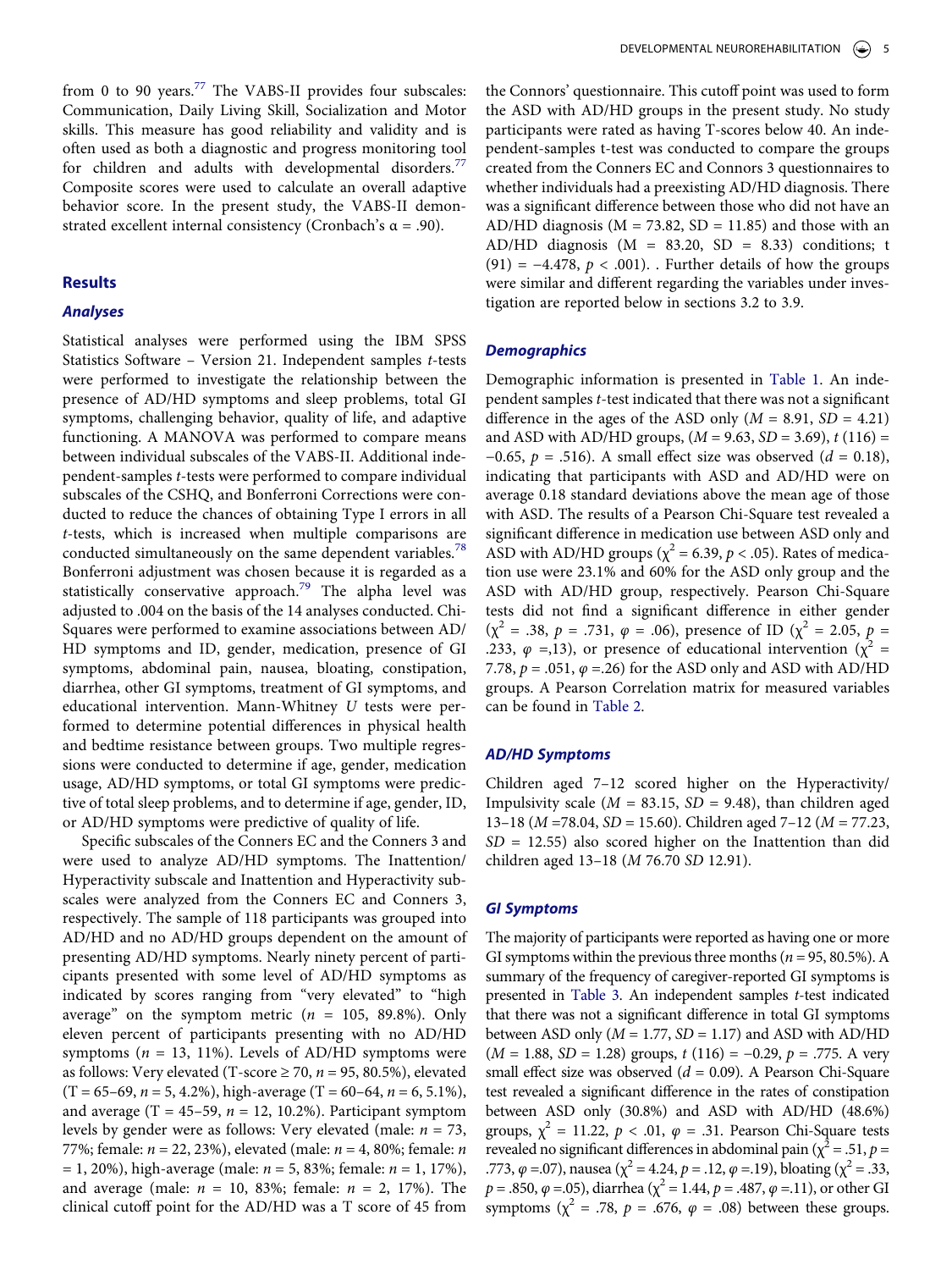<span id="page-7-0"></span>**Table 2.** Pearson Correlation Coefficient matrix for measured variables.

|                                  |           | 2.       | 3.        | 4.       | 5.       | 6.       | $\prime$ . | 8.       |
|----------------------------------|-----------|----------|-----------|----------|----------|----------|------------|----------|
| 1. Age                           |           |          |           |          |          |          |            |          |
| 2. Age at AD/HD diagnosis        | $.42**$   |          |           |          |          |          |            |          |
| 3. Sleep problems                | $-17$     | .01      |           |          |          |          |            |          |
| 4. Gl symptoms                   | $-.23*$   | $-.19*$  | $.37***$  |          |          |          |            |          |
| 5. SIB severity                  | $-.02$    | $-0.06$  | $.27***$  | $.20*$   |          |          |            |          |
| 6. Aggression severity           | $-0.09$   | .10      | $.33***$  | .10      | $.29***$ |          |            |          |
| 7. Quality of Life               | $-.07$    | $-.01$   | $-.41***$ | $-.33**$ | $-.49**$ | $-.29**$ |            |          |
| 8. Adaptive Behavior             | $-0.36**$ | $-.22*$  | $-.03$    | .14      | $-.41**$ | $-.04$   | $.26***$   |          |
| 9. Inattention/                  | $-27$     | $.41*$   | $.41*$    | $-.03$   | .36      | .32      | $-.62**$   | $-46*$   |
| Hyperactivity (age 2-6 years)    |           |          |           |          |          |          |            |          |
| 10. Inattention (age 6-16 years) | .05       | $.35***$ | .11       | $-.04$   | .17      | .07      | $-.24*$    | $-.30**$ |
| 11. Hyperactivity/               | $-16$     | $.23*$   | $.25*$    | .05      | $.21*$   | $.32**$  | $-.22*$    | $-16$    |
| Impulsivity (age 6-16 years)     |           |          |           |          |          |          |            |          |

<sup>\*</sup>*p* < .05

\*\**p* < .01

<span id="page-7-1"></span>**Table 3.** Summary of caregiver-reported GI symptoms within the previous six months.

|                       | n  | %     |
|-----------------------|----|-------|
| One or more symptom   | 95 | 80.50 |
| One symptom           | 22 | 18.60 |
| Two symptoms          | 32 | 27.10 |
| Three symptoms        | 31 | 26.30 |
| Four symptoms         | 9  | 7.60  |
| Five symptoms         | 1  | 0.80  |
| <b>Abdominal Pain</b> | 62 | 52.50 |
| Constipation          | 55 | 46.60 |
| Diarrhea              | 46 | 39.00 |
| Nausea                | 36 | 30.50 |
| Bloating              | 18 | 15.30 |
| Other symptoms        | 5  | 4.20  |

Roughly one third of study participants were receiving treatment for GI symptoms  $(n = 42, 35.6\%)$ . Caregiver-reported rates of treatment for individual GI symptoms were as follows: Constipation (*n* = 31, 26.3%), abdominal pain (*n* = 13, 11%), nausea (*n* = 3, 2.5%), diarrhea (*n* = 3, 2.5%), other GI symptoms (*n* = 2, 1.7%), and bloating (*n* = 1, 0.8%). A Pearson Chi-Square test revealed no significant difference in whether treatments were received for GI symptoms between ASD only (30.8%) and ASD with AD/HD (36.2%) groups,  $\chi^2 = .15$ ,  $p = .769$ ,  $\varphi = .04$ .

#### *Medication Use and Constipation*

In overall medication usage, the overall rates of caregiverreported administration of pharmacological treatments were 47% and 45.5% for children and adolescents with ASD-only and ASD with AD/HD, respectively. A Pearson Chi-Square test was performed to examine the association between medication administration and the presence of caregiver-reported constipation. The results of this test indicated that there was not a significant association,  $\chi^2$  = .008,  $p$  = .996,  $\varphi$  = 8.23.

# *Sleep Problems*

Over ninety percent of study participants (*n* = 108, 91.5%) presented with sleep problems on the CSHQ (*M* = 54.54, *SD* = 10.51). Daytime sleepiness was the highest reported sleep problem in 3–6 years (*M =* 12.12, *SD* = 3.23), 7–12 (*M*  *=* 13.47, *SD =* 3.21) and in 13–18 years (*M* =14.26, *SD =* 3.80). The results of an independent samples *t*-test indicated a significant difference in CSHQ total scores between the ASD only (*M* = 46.62, *SD* = 8.46) and ASD with AD/HD (*M* = 55.52, *SD* = 10.36) groups, *t* (116) = −2.98, *p* < .01. A medium effect size was observed  $(d = -0.55, r = .27)$ , indicating that participants with ASD only had less sleep problems than those with ASD and AD/HD. Additional independent samples *t*-tests found no significant differences between groups in either sleep onset, *t*  (116) = −.99, *p* = .324, sleep duration, *t* (116) = −1.45, *p* = .149, disordered breathing,  $t(116) = -1.09$ ,  $p = .278$ , or daytime sleepiness specifically,  $t(116) = -1.52$ ,  $p = .133$ . Levene's test for equality of variances indicated that the assumption of homogeneity of variance had been violated for bedtime resistance  $(F = 17.57, p \le 0.001)$ , therefore the non-parametric equivalent test was used. A Mann-Whitney *U* test indicated a significant difference in bedtime resistance between ASD only (*M* = 6.41) and ASD with AD/HD (*M* = 9.44) groups, *U* = 267.00, *p* < .006. An additional Mann-Whitney *U* test found no significant differences in sleep anxiety between ASD only (*M* = 5.75) and ASD with AD/HD (*M* = 7.26) groups, *U* = 460.00, *p*   $=.053.$ 

#### *Challenging Behavior*

The majority of participants presented with at least one form of challenging behavior on the BPI-S (*n* = 117, 99.2%). The types of challenging behavior included: Stereotyped behavior (*n* = 114, 96%), Aggressive/destructive behavior (*n* = 109, 92%), and SIB (*n* = 96, 81%). Ranges of behavior endorsed by caregivers on the BPI-S varied, with 5.9% (*n* = 7) endorsing one elevated subscale, 16.9%  $(n = 20)$  endorsing two elevated subscales and 76.3%  $(n = 90)$  endorsing elevated scores on all three subscales. Stereotyped behavior was the highest reported challenging behavior in 3–6 years, 7–12 years and in 13–18 years. An independent samples *t*-test found a significant difference in stereotyped behavior frequency between ASD only (*M* = 11.31, *SD* = 10.59) and ASD with AD/HD (*M* = 19.80, *SD* = 12.04) groups, *t* (116) = −2.43, *p* < .05. A large effect size was observed (*d* = 0.75). Independent samples *t*-tests revealed no significant differences in SIB frequency,  $t(116) = -1.422$ ,  $p =$ .16, SIB severity, *t* (116) = −1.60, *p* = .111, aggressive/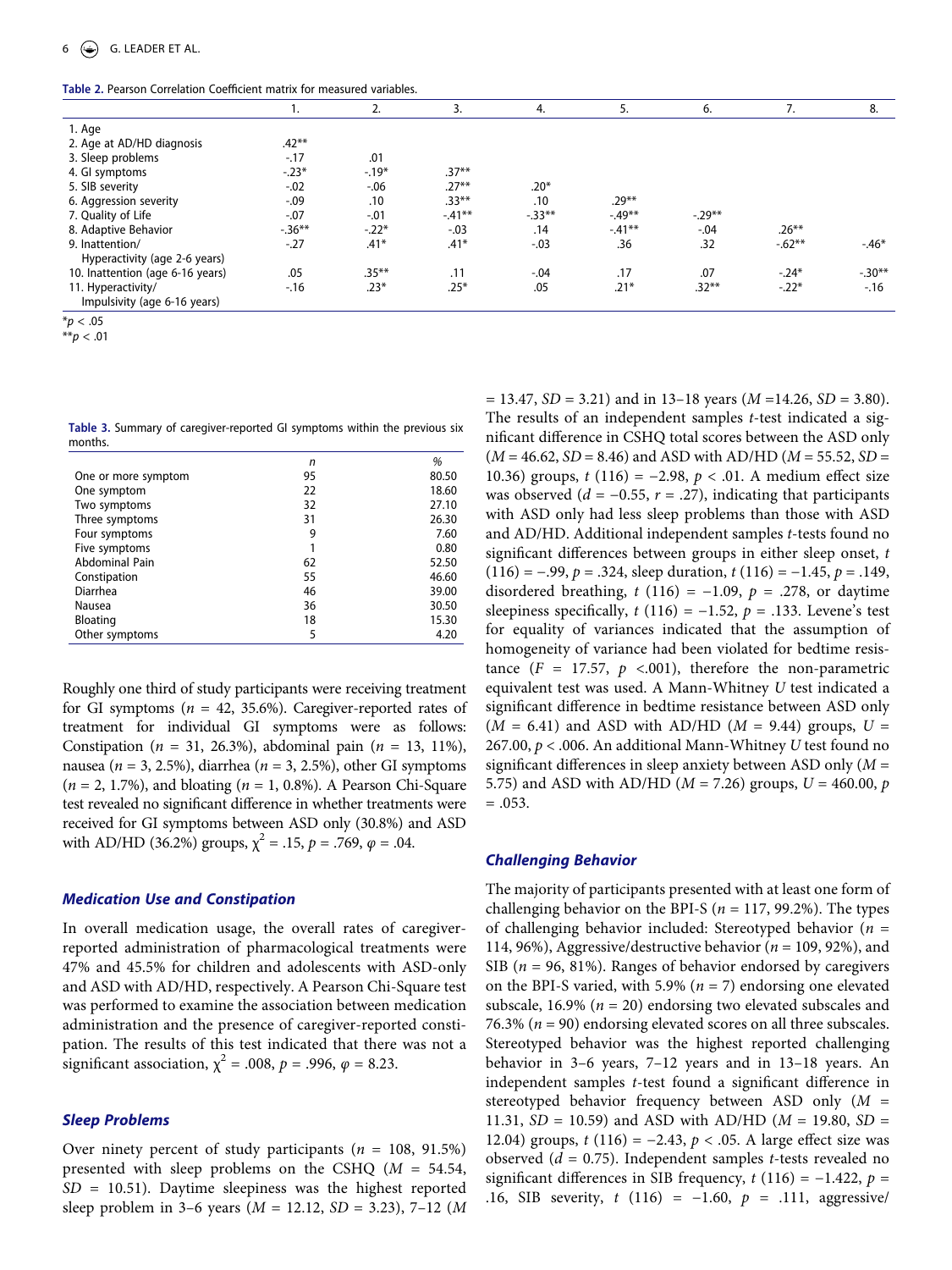destructive behavior frequency,  $t(116) = -1.26$ ,  $p = .209$ , or T aggressive/destructive behavior severity,  $t(116) = -1.42$ ,  $p($  $=.159.$ 

# *Adaptive Functioning*

Over eighty percent of study participants were scored as having some impairment in adaptive functioning (*n* = 96, 81.4%). Daily living skill was the highest reported subscale in 3– 6 years) while Communication was the highest reported subscale in 7–12 years and in 13–18 years the overall Adaptive Behavior Composite of the VABS-II was 70.84 (*SD* = 17.07) for the study sample. Levels of adaptive function standard scores (SS) endorsed by caregivers ranged considerably, as follows: low (SS ≤ 70, *n* = 61, 51.7%), moderately-low (SS = 71–85, *n* = 35, 29.7%), adequate (SS = 86–114, *n* = 20, 16.9%), and high (SS  $\geq$  130,  $n = 2$ , 1.7%). No participants were rated as having a moderately high adaptive level  $(SS = 115-129)$  or above. A oneway multivariate analysis of variance (MANOVA) was conducted to examine differences in individual subscales on the VABS-II. Box's Test of Equality of covariance matrices was not significant (*F*  $_{(10, 351.049)} = 1.84$ ,  $p = .052$ ), therefore ensuring there was equality of covariance matrices. The MANOVA found no significant differences between the ASD with AD/ HD and ASD only groups on subscale measures (Wilk's  $\Lambda$  = .94,  $F_{(4, 29)} = .69$ ,  $p = .608$ ,  $np^2 = .08$ ).

# *Quality of Life*

The results of caregiver-completed PedsQL indicated that the average HRQoL total score was 48.85 (*SD* = 16.60). The results of an independent samples *t*-test indicated a significant difference between ASD only (*M* = 65.06, *SD* = 12.06) and ASD with AD/HD ( $M = 46.84$ ,  $SD = 16$ ) groups for PedsQL Total, *t* (116) = 3.96, *p* < .001. A medium effect size was observed (*d*  = 0.76, *r* = .35), indicating that participants with ASD only had higher overall HRQoL than those with both ASD and AD/HD. The results of an independent samples *t*-test indicated a significant difference in psychosocial health between ASD only (*M* = 58.41, *SD* = 14.45) and ASD with AD/HD (*M* = 41.74, *SD* = 15.26) groups, *t* (116) = 3.74, *p* < .001. A medium effect size was observed  $(d = 0.69, r = .33)$ , indicating that participants with ASD only had higher ratings of psychosocial health than those with ASD and AD/HD. Levene's test for equality of variances indicated that the assumption of homogeneity of variance had been violated for physical health (*F* =4.23, *p*  =.042), therefore the non-parametric equivalent test was used. The results of a Mann-Whitney *U* test revealed a significant difference in physical health between ASD only (*M* = 88.19) and ASD with AD/HD (*M* = 55.95) groups, *U* = 309.50, *p* < .05. [Table 4](#page-8-0). Summarizes the ASD and ASD+AD/HD groups by the study variables.

#### *Regressions*

The predictor variables to determine if age, gender, medication usage, AD/HD symptoms or total GI symptoms, were predictive of sleep problems were entered into the model using the enter method. Multicollinearity was not present in the data.

<span id="page-8-0"></span>

| Table 4. Summary of the ASD and ASD+ADHD Groups by the Study Variables |  |  |
|------------------------------------------------------------------------|--|--|
|------------------------------------------------------------------------|--|--|

|                             | <b>ASD</b>       | ASD+AH/HD       | Difference between<br>Groups          |
|-----------------------------|------------------|-----------------|---------------------------------------|
|                             |                  |                 |                                       |
| Age of Participant          | $M = 8.91, SD$   | $M = 9.63, SD$  | t (116) = -0.65, $p =$                |
|                             | $=4.21$          | $=.69$          | $.516$ .                              |
|                             |                  |                 | t (116) = -0.29, $p =$                |
| <b>Total GI Symptoms</b>    | $M = 1.77$ , SD  | $M = 1.88, SD$  |                                       |
|                             | $=1.17$          | $=1.28$         | .775.                                 |
| Constipation                | 30.8%            | 48.6%           | $*_{\text{X}}^2$ = 11.22, $p < .01$ , |
|                             |                  |                 | $\varphi = 31$                        |
| <b>Treatments for GI</b>    | 30.8%            | 36.2%           | $x^2 = .15$ , $p = .769$ , $\varphi$  |
|                             |                  |                 | $=.04.$                               |
| <b>Total Sleep Problems</b> | M =46.62,        | $M = 55.52$ ,   | $*$ t (116) = -2.98, p <              |
|                             |                  |                 | .01.                                  |
|                             | $SD = 8.46$      | $SD = 10.36$    |                                       |
| Bedtime resistance          | $M = 6.41$       | $M = 9.44$      | $* U = 267.00, p <$                   |
|                             |                  |                 | .006.                                 |
| Sleep anxiety               | $M = 5.75$       | $M = 7.26$      | $U = 460.00, p =$                     |
|                             |                  |                 | .053.                                 |
| Stereotyped Behavior        | $M = 11.31$ ,    | $M = 19.80$ ,   | $*$ t (116) = -2.43, p <              |
| frequency                   | $D=10.59$        | $SD = 12.04$    | .05                                   |
|                             |                  |                 |                                       |
| Quality of Life             | $M = 65.06$ ,    | $M = 46.84, SD$ | $*t(116) = 3.96, p <$                 |
|                             | $D=12.06$        | $=16$           | .001                                  |
| Psychosocial health         | <i>M</i> =58.41, | $M = 41.74$ ,   | $*t(116) = 3.74, p <$                 |
|                             | $SD = 14.45$     | $SD = 15.26$    | .001.                                 |
| Physical Health             | $M = 88.19$      | $M = 55.95$     | $*U = 309.50, p < .05.$               |
| Rate of Medication Use      | 23.1%            | 60%             | * $x^2$ = 6.39, p < .05               |
|                             |                  |                 |                                       |
| *= Significant difference   |                  |                 |                                       |

Pearson's Correlation statistics for predictor variables were less than .7 (see [Table 5\)](#page-9-0). The variance inflation factor (VIF) scores were less than 10 (range 1.01–1.2) and tolerance scores were greater than .1 (range .82-.99).

The results of the multiple regression analysis (see [Table 6\)](#page-9-1) show that the overall model was significant accounting for 20% of the variance in total sleep problems  $(F_{(5,112)} = 6.88, p < .001,$  $R^2$  = .24, *Adj.*  $R^2$  = .20). Examination of beta coefficients revealed that GI symptoms ( $β = -.35, p < .001$ ) and AD/HD symptoms ( $β = -.22, p = .014$ ) significantly contributed to the model. Age (β = −.15, *p* = .108), gender (β = −.04, *p* = .635) and medication use  $(\beta = .16, p = .075)$  were not significant contributors to the model.

The predictor variables to determine if age, gender, ID, or AD/HD symptoms were predictive of HRQoL, were entered into the model using the enter method. Multicollinearity was not present in the data. Pearson's Correlation statistics for predictor variables were less than .7 (see [Table 5](#page-9-0)). The variance inflation factor (VIF) scores were less than 10 (range 1.01-.105) and tolerance scores were greater than .1 (range .95-.99).

– -Insert [Table 5](#page-9-0) about here – -

The results of the multiple regression analysis (see [Table 6\)](#page-9-1) revealed that the overall model was significant, accounting for 11% of the variance of HRQoL ( $F_{(4,113)} = 3.92$ ,  $p = .002$ ,  $R^2 =$ .14, *Adj.*  $R^2 = .11$ ). Examination of beta coefficients revealed that AD/HD symptoms was the only significant contributor (β = .36, *p* < .001). The predictor variables of age (β = −.07, *p* = .433), gender (β = −.02, *p* = .848) and ID (β = .10, *p* = .281) were not significant contributors.

# **Discussion**

The current study examined the relationships between AD/HD symptoms and sleep problems, adaptive functioning, behavior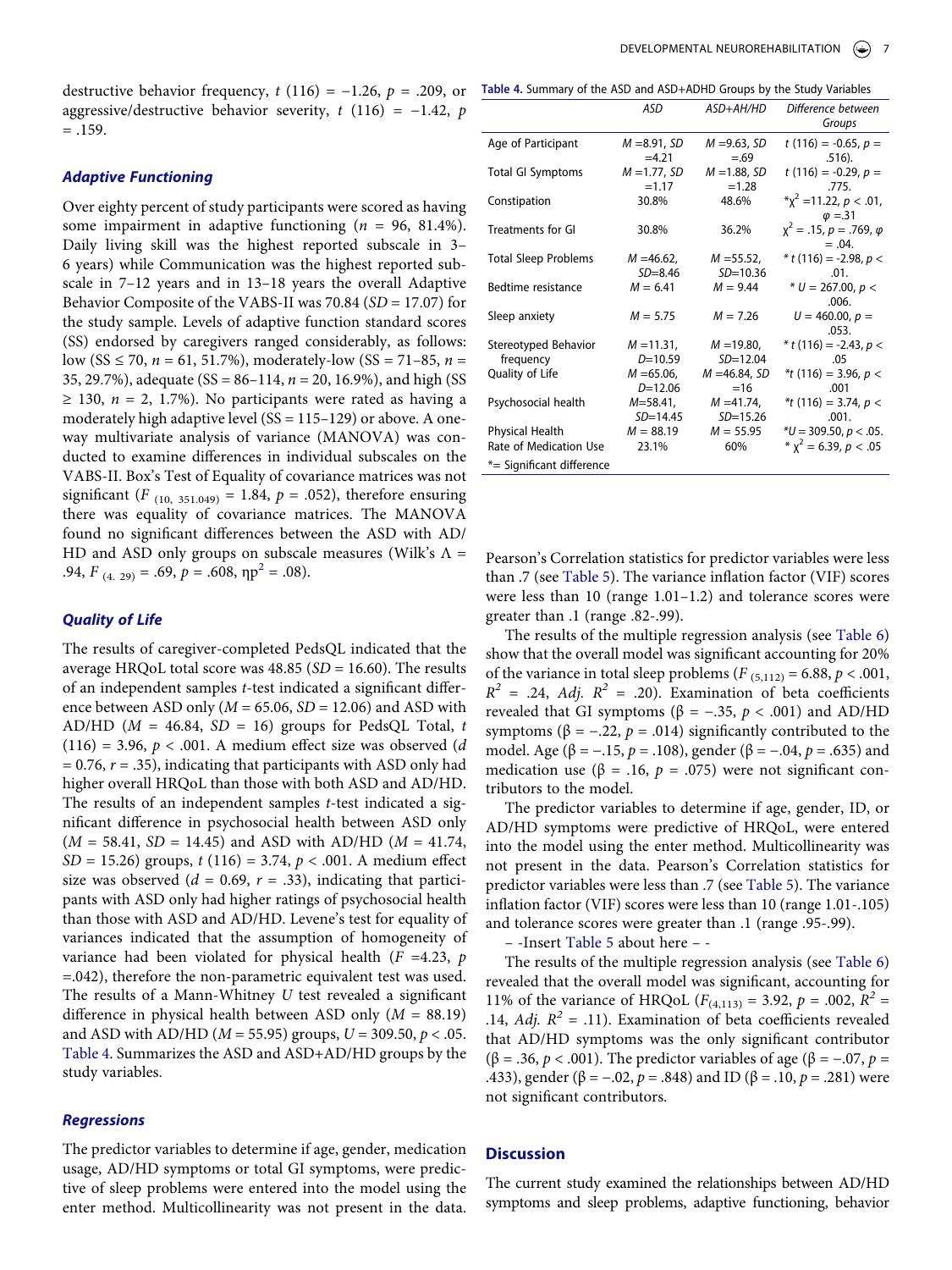<span id="page-9-0"></span>**Table 5.** Pearson's Correlation statistics for predictor and criterion variables.

| Variable                |          | $\mathcal{P}$ | 3       | 4        | 5   |
|-------------------------|----------|---------------|---------|----------|-----|
| 1. Total Sleep Problems |          |               |         |          |     |
| 2. Total GI Symptoms    | $.36***$ |               |         |          |     |
| 3. AD/HD Symptoms       | $-.26*$  | .02           |         |          |     |
| 4. Age                  | $-.17*$  | $-.23*$       | $-.03$  |          |     |
| 5. Gender               | $-.04$   | $-.04$        | $-0.06$ | .07      |     |
| 6. Medication Use       | $.16*$   | $-.08$        | $-31**$ | $.30***$ | .06 |
| Variable                |          | 2             | 3       |          |     |
| 1. HROoL                |          |               |         |          |     |
| 2. AD/HD Symptoms       | $.35***$ |               |         |          |     |
| 3. Level of ID          | .02      | $-18*$        |         |          |     |
| 4. Age                  | $-.07$   | $-.03$        | .10     |          |     |
|                         |          |               |         |          |     |

\**p* < .05, \*\**p* < .01, *p*< .001

<span id="page-9-1"></span>**Table 6.** Summary of hierarchical multiple regression analysis for variables predicting Total Sleep Problems and Health-related Quality of Life (HRQoL).

| Predictor                             | Β       | SE   | β                       | р         | $R^2$ Adj. $R^2$<br>F |
|---------------------------------------|---------|------|-------------------------|-----------|-----------------------|
| Sleep Problems (Total CSHQ)           |         |      |                         |           | 6.880.240.20          |
| Total GI symptoms                     | 2.88    | 0.71 | $0.35***$               | $.001**$  |                       |
| AD/HD symptoms                        | $-2.34$ | 0.93 | $-0.22*$                | $.014*$   |                       |
| Age                                   | $-41$   | 0.25 | $-0.15$                 | .108      |                       |
| Gender                                | $-0.99$ | 2.01 | $-0.04$                 | .635      |                       |
| <b>Medication Use</b>                 |         |      |                         |           |                       |
| <b>Quality of Life (Total PedsQL)</b> |         |      |                         |           |                       |
| AD/HD Symptoms                        | 6.14    |      | $1.50 \text{ } 0.36***$ | $.001***$ |                       |
| Gender                                | -.68    | 3.52 | $-0.02$                 | .848      |                       |
| Presence of ID                        | 1.67    | 1.54 | 0.10                    | .281      |                       |
| Age                                   | $-31$   | 0.39 | $-0.07$                 | .433      |                       |

\**p* < .05, \*\**p* < .01, *p*< .001

problems, GI symptoms, and overall quality of life of children and adolescents with ASD. This study found that while 56.8% of participants had a formal diagnosis of AD/HD, almost 90% of participants demonstrated symptoms consistent with that of AD/ HD. Additionally, the presence of these elevated AD/HD symptoms was often accompanied by increased levels of impairment across multiple domains. The results of this study highlighted the impact of AD/HD symptoms, on the needs of children and adolescents with ASD. Consistent with the existing literature, this study found that participants with both ASD and AD/HD had significantly higher levels of impairment in the areas of sleep problems, GI symptoms, and overall quality of life.

It was found that that 91.5% of participants presented with a sleep problem. This finding is higher than previous findings that found that 80.9% of children and adolescents with ASD had sleep problems.<sup>[31](#page-11-24)</sup> Furthermore, the study found that participants with ASD and AD/HD symptoms had significantly more sleep problems than those with ASD only, particularly in relation to bedtime resistance. AD/HD symptoms were found to predict sleep problems in children and adolescents with ASD. GI symptoms also predicted sleep problems, which is a finding which is in line with prior data, such as by Hollway and colleagues, who identified that GI symptoms predicted total scores on the CSHQ,<sup>80</sup> the same measure employed in the current study.

<span id="page-9-4"></span>Findings that increased levels of AD/HD symptoms were related to poorer sleep outcomes is not altogether surprising. Sleep and sleep-related challenges often co-occur with AD/HD symptoms, often independent of stimulant medication usage.<sup>[81](#page-13-13)</sup> Hyperactive and inattentive symptoms often manifest in a range of sleep-related difficulties that contribute to difficulties

<span id="page-9-3"></span>for the individual and their families.<sup>80[,82](#page-13-14)</sup> As such, the presence of hyperactive and inattentive symptoms in children and adolescents diagnosed with ASD may warrant additional investigation into, as well as intervention for, potential sleep disturbances. It is recommended that sleep problems should be considered a high priority for intervention by clinicians, as they may interfere with the success of other interventions.<sup>[59](#page-12-22)</sup> Furthermore, in order to accurately access the progression of sleep disorders in children and adolescents with ASD and AD/ HD symptoms, it may be beneficial for future work to conduct longitudinal research.

In addition to increased impairments in sleep, the combination of ASD and AD/HD symptoms was related to significantly higher rates of GI symptoms. Consistent with the available literature on comorbid GI symptoms, $5$  over 80% of the participants in this study were endorsed as having at least one type of GI symptom. Concurrent to the established literature, diarrhea, constipation, and abdominal pain were among the most frequently cited concerns in the current study. $83$  Also, consistent with findings of previous research, $27,28$  $27,28$  the current study found that children and adolescents with ASD showing symptoms of AD/HD experienced higher levels of GI symptoms, such as constipation.

<span id="page-9-6"></span><span id="page-9-5"></span><span id="page-9-2"></span>However, it is notable that a subset of GI symptoms reported by children with an AD/HD diagnosis may be in part due to the side effects of medication.<sup>33</sup> Regarding constipation, however, in a review of 102 studies in 12 meta-analyses,[84](#page-13-16) the overall prevalence of constipation among children and adolescents with AD/HD prescribed methylphenidate was just 7.60%. As such, additional investigation of GI symptoms in children and adolescents with ASD with and without a medication regimen may be necessary to further clarify this observation. The high prevalence of GI symptoms among the children and adolescents with ASD in the current study makes it pertinent to further explore and develop effective interventions and treatments. Effective treatments and interventions are important for alleviating GI symptoms among children with ASD as GI symptoms are often found to significantly predict the development of sleep problems, feeding problems, challenging behaviors, and rigid compulsive behaviors.<sup>[85](#page-13-17)</sup>

<span id="page-9-7"></span>Challenging behavior was found to be present among 99.2% of the participants in the study. This rate is considerably higher than previous research that has identified 82% of participants as having some form of challenging behavior.<sup>33</sup> Although it is assumed that the characteristics of AD/HD may exacerbate challenging behavior, in contrast to the findings of Dellapiazza et al., $35$  there was no significant difference in the current study regarding challenging behavior, that involved SIB or aggressive destructive behavior, between participants with ASD only and participants with ASD and AD/HD symptoms.<sup>35</sup> This finding may be impacted through almost all participants exhibiting challenging behavior. Previous research has found tantrum behaviors to be more common in children with ASD and AD/HD.<sup>33</sup> However, considering that almost all of the participants in the current study presented with challenging behavior, it is recommended that treatment plans, individualized for children, $35$  are developed to decrease the level of SIB, aggressive/destructive behavior, and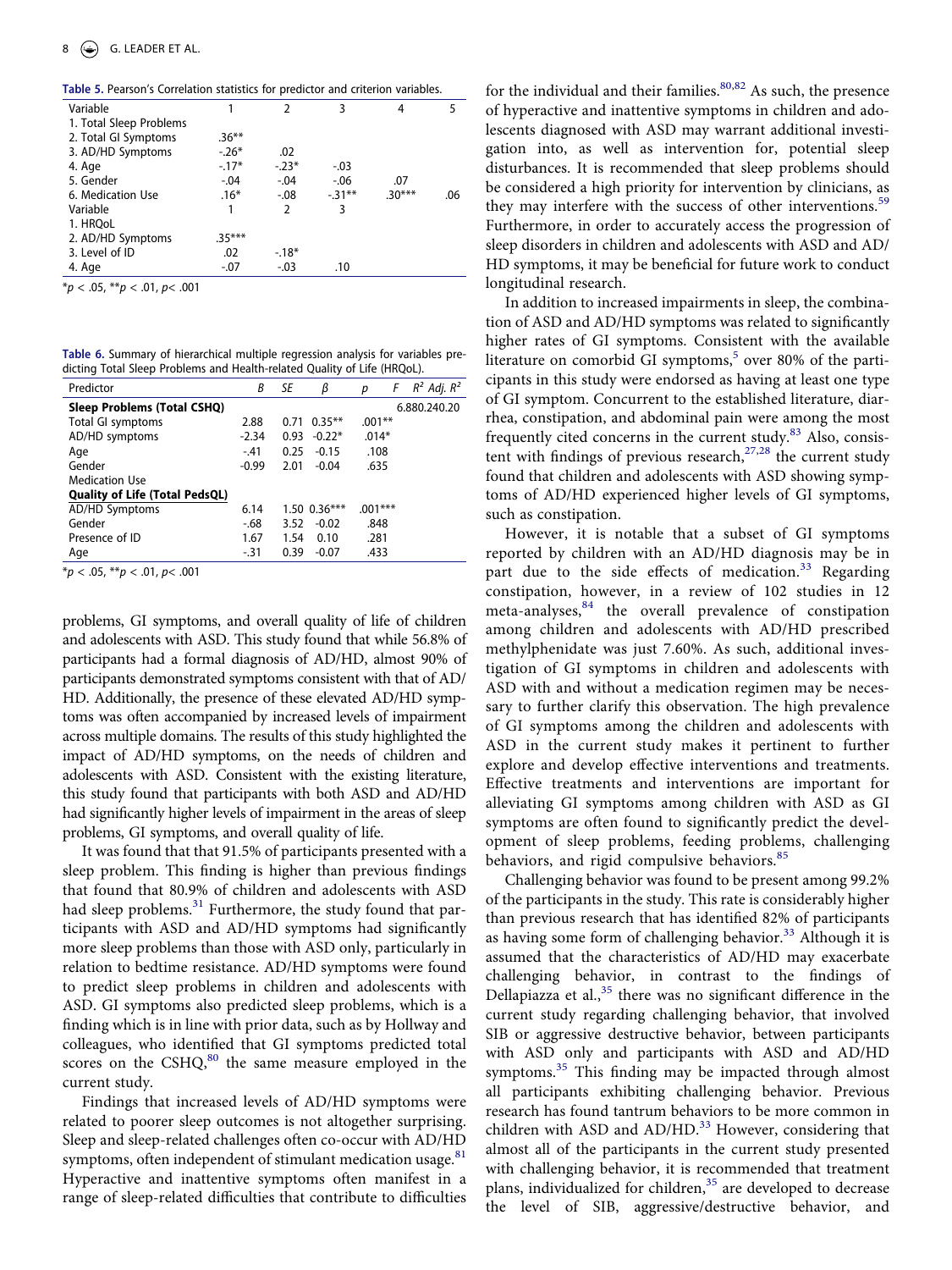<span id="page-10-2"></span>stereotyped behavior in children and adolescents with ASD.<sup>[41](#page-12-30)</sup> Indeed, effective treatment is vital as individuals displaying challenging behavior can be at an increased risk of abuse, bullying, neglect, and isolation.<sup>[86](#page-13-18)</sup>

<span id="page-10-3"></span>With respect to overall adaptive skills, over 80% of the participants in this study were endorsed as having impaired levels of adaptive functioning. Existing research has found an interaction between AD/HD and ASD symptoms that have negatively impacted overall adaptive functioning.<sup>57</sup> However, the results of the current study did not find any significant differences in overall adaptive functioning between the ASD alone and the ASD with AD/HD groups. One possible explanation for this finding is that since adaptive functioning was impaired in most of the sample, it was difficult to make clear comparisons across groups. Therefore, future studies should include participants with a variety of levels of adaptive functioning, such as those involved in assisted education initiatives. Indeed, it would be helpful to examine samples of individuals with AD/HD and typically functioning individuals, to understand the impact of specific AD/HD symptoms (e.g., hyperactivity, inattention) on these co-occurring conditions, as well as how those specific symptoms impact functioning among adaptive skills. The main limitation of the current study is that parental report was used to obtain data. It is recommended that objective measures should be employed in future studies to measure comorbid conditions. This would include examining stool samples to measure GI symptoms and using actigraphy or polysomnography to examine if sleep problems are present in individuals. However, these approaches are often considered to be invasive for some individuals, especially children and ado-lescents with ASD that may have particular sensory issues.<sup>[87](#page-13-19)</sup> Although parental report was used in the current study, previous research suggests that there is a large percentage of agreement between parental report and clinical observation. For example, research revealed a high level of concordance (92.1%) between parental report and gastroenterologist evalua-tions for the presence of GI dysfunction.<sup>[88](#page-13-20)</sup> Some GI symptoms such as nausea and abdominal pain are more difficult for parents to observe, especially in children and adolescents with ASD that have impaired social and communication skills or are non-verbal. Considering this, research should focus on developing objective measures that are suitable and effective for children and adolescents with neurodevelopmental disorders. Other limitations were that the current study examined, with a small sample size, a large age range of children and adolescents that contained relatively few children with ASD alone. In addition, while it was found that age and gender did not significantly differ between the two comparison groups in this study, future studies should consider entering these variables as covariates in their statistical analyses. Finally, it should be noted that using a Bonferroni adjustment during the analysis with simultaneous t-tests, reduced the potential of type 1 error but doing so also increased the likelihood of a type 2 error occurring[.89](#page-13-21) Therefore, it is theoretically possible that some significant differences between groups were not revealed during the current analysis. The study findings should be interpreted in light of these limitations and future research could focus on specific age groups, and ensure more evenly balanced comparison groups, to strengthen the validity of findings.

The findings of the current study have several clinical implications, specifically for the treatment of AD/HD symptoms in children and adolescents with ASD. The current study found that individuals presenting with ASD and AD/HD symptoms were rated as having significantly lower HRQoL than individuals with ASD alone. These findings are consistent with earlier research, suggesting that AD/HD symptoms contribute to an overall lower HRQoL for both children and adolescents with ASD.<sup>57</sup> It is possible that, by reducing AD/HD symptoms in children and adolescents with ASD, in addition to treating core symptoms, their quality of life may be improved considerably.

The current study has successfully added to the under researched area of comorbidity in children and adolescents with ASD. It has shown that the presence of AD/HD symptoms create a more complex clinical picture for children and adolescents with ASD. Children and adolescents with ASD and AD/HD symptoms presented with significantly more sleep problems, constipation, increased stereotyped behavior, and they had a lower quality of life. The results of this study extend the existing literature by further clarifying the impact of hyperactive and inattentive (i.e., AD/HD) symptoms for children and adolescents with ASD. Future research is needed to investigate how these symptoms exacerbate comorbidities. This research should use larger samples of participants and collect data using objective measurements of behavior.

#### **Disclosure statement**

<span id="page-10-4"></span>All the authors of this article declare that they have no conflict of interest.

# **ORCID**

Shawn P. Gilroy http://orcid.org/0000-0002-1097-8366

#### <span id="page-10-5"></span>**Ethical approval**

All procedures performed in studies involving human participants were in accordance with the ethical standards of National University of Ireland Galway and with the 1964 Helsinki declaration and its later amendments or comparable ethical standards.

#### **Informed consent**

Informed consent was obtained from all individual participants included in the study.

# **Source of funding**

This research did not receive any specific grant from funding agencies in the public, commercial or not-for-profit sectors.

#### <span id="page-10-6"></span>**References**

- <span id="page-10-1"></span>1. American Psychiatric Association. Diagnostic and statistical manual of mental disorders (DSM-5®). Washington (DC): American Psychiatric Association. [2013.](#page-2-2)
- <span id="page-10-0"></span>2. Lord C, Elsabbagh M, Baird G, Veenstra-Vanderweele J. Autism spectrum disorder. The Lancet [2018;](#page-2-3)392(10146):508–20. doi:[10.1016/S0140-6736\(18\)31129-2.](https://doi.org/10.1016/S0140-6736(18)31129-2)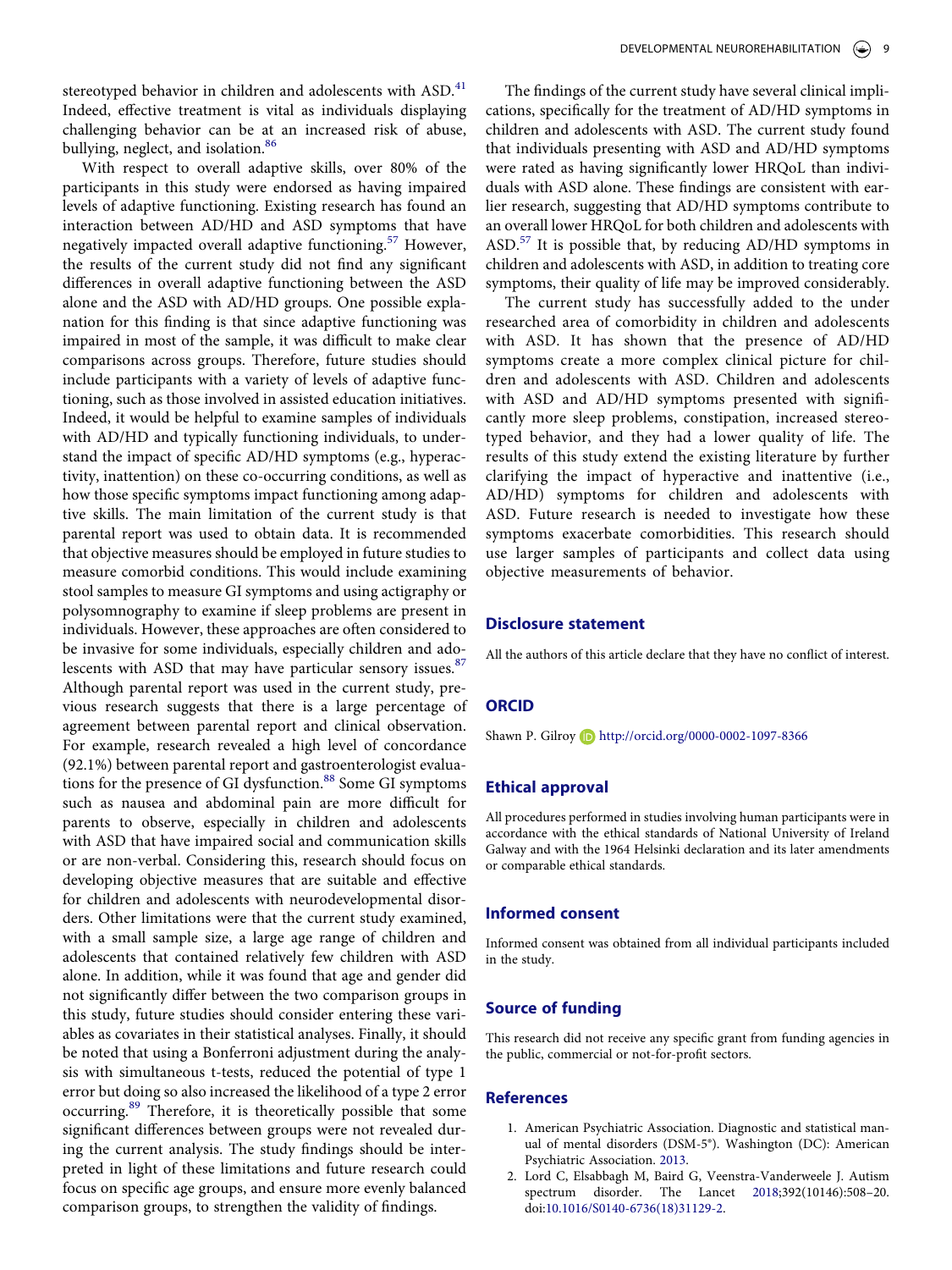- <span id="page-11-0"></span>3. Cawthorpe D. Comprehensive description of comorbidity for autism spectrum disorder in a general population. The Permanente Journal. [2017](#page-2-4);21.
- <span id="page-11-1"></span>4. J C F, McCourt S, Minor LR, Minshawi NF. Feeding disorders. In: Matson JL, editor. Comorbid conditions among children with autism spectrum disorders. Cham, Switzerland: Springer International Publishing; [2016](#page-2-5). p. 187–216.
- <span id="page-11-2"></span>5. Mannion A, Leader G. An investigation of comorbid psychological disorders,sleep problems, gastrointestinal symptoms and epilepsy in children and adolescents with autism spectrum disorder: a two year follow-up. research in autism. Spectrum Disorders. [2016;](#page-2-6)22:20–33. doi:[10.1016/j.rasd.2015.11.002](https://doi.org/10.1016/j.rasd.2015.11.002).
- <span id="page-11-3"></span>6. Holingue C, Newill C, Lee LC, Pasricha PJ, Fallin MD. Gastrointestinal symptoms in autism spectrum disorder: a review of the literature on ascertainment and prevalence. Autism Research [2018;](#page-2-7)11(1):24–36. doi:[10.1002/aur.1854.](https://doi.org/10.1002/aur.1854)
- <span id="page-11-4"></span>7. Francis K, Mannion A, Leader G. The assessment and treatment of toileting difficulties in individuals with autism spectrum disorder and other developmental disabilities. Review Journal of Autism and Developmental Disorders [2017;](#page-2-8)4(3):190–204. doi:[10.1007/](https://doi.org/10.1007/s40489-017-0107-3)  [s40489-017-0107-3.](https://doi.org/10.1007/s40489-017-0107-3)
- <span id="page-11-5"></span>8. Mannion A, Leader G. Epilepsy in autism spectrum disorder. Research in Autism Spectrum Disorders. [2014b](#page-2-8);8(4):354–61. doi:[10.1016/j.rasd.2013.12.012.](https://doi.org/10.1016/j.rasd.2013.12.012)
- <span id="page-11-6"></span>9. Devlin S, Healy O, Leader G, Reed P. The analysis and treatment of problem behavior evoked by auditory stimulation. Research in Autism Spectrum Disorders. [2008](#page-2-8);2(4):671–80. doi:[10.1016/j.](https://doi.org/10.1016/j.rasd.2008.02.001) [rasd.2008.02.001](https://doi.org/10.1016/j.rasd.2008.02.001).
- <span id="page-11-7"></span>10. Leader G, Mannion A. Challenging Behaviors. In: Matson JL, editor. Handbook of assessment and diagnosis of autism spectrum disorder. Cham, Switzerland: Springer International Publishing; [2016a](#page-2-8). p. 209–232.
- <span id="page-11-8"></span>11. Gordon-Lipkin E, Marvin AR, Law JK, Lipkin PH. Anxiety and mood disorder in children with autism spectrum disorder and AD/ HD. Pediatrics [2018](#page-2-9);141(4):e20171377. doi:[10.1542/peds.2017-](https://doi.org/10.1542/peds.2017-1377) [1377.](https://doi.org/10.1542/peds.2017-1377)
- <span id="page-11-9"></span>12. Maskey M, McConachie H, Rodgers J, Grahame V, Maxwell J, Tavernor L, Parr JR. An intervention for fears and phobias in young people with autism spectrum disorders using flat screen computer-delivered virtual reality and cognitive behaviour therapy. Research in Autism Spectrum Disorders [2019](#page-2-9);59:58–67. doi:[10.1016/j.rasd.2018.11.005.](https://doi.org/10.1016/j.rasd.2018.11.005)
- <span id="page-11-10"></span>13. Kent R, Simonoff E. Prevalence of anxiety in Autism Spectrum Disorders. In Kerns CM, Renno P, Storch EA, Kendall PC, Wood JJ (Editors) Anxiety in Children and Adolescents with Autism Spectrum Disorder: Evidence-Based Assessment and Treatment. Elsevier Inc, London, UK ; 2017, p. 5-26. [https://doi.org/10.1016/](https://doi.org/10.1016/B978-0-12-805122-1.00002-8) [B978-0-12-805122-1.00002-8](https://doi.org/10.1016/B978-0-12-805122-1.00002-8)
- <span id="page-11-11"></span>14. Karalunas SL, Hawkey E, Gustafsson H, Miller M, Langhorst M, Cordova M, Nigg JT, Nigg JT. Overlapping and distinct cognitive impairments in attention-deficit/hyperactivity and autism spectrum disorder without intellectual disability. Journal of Abnormal Child Psychology [2018](#page-2-10);46(8):1705–16. doi:[10.1007/s10802-017-0394-2](https://doi.org/10.1007/s10802-017-0394-2).
- <span id="page-11-12"></span>15. Mannion A, Leader G. Attention-deficit/ hyperactivity disorder in autism spectrum disorder. Research in Autism Spectrum Disorders. [2014a](#page-2-11);8(4):432–39. doi:[10.1016/j.rasd.2013.12.021.](https://doi.org/10.1016/j.rasd.2013.12.021)
- <span id="page-11-13"></span>16. Thapar A, Cooper M, Rutter M. Neurodevelopmental disorders. The Lancet Psychiatry [2017](#page-2-12);4(4):339–46. doi:[10.1016/S2215-](https://doi.org/10.1016/S2215-0366(16)30376-5)  [0366\(16\)30376-5](https://doi.org/10.1016/S2215-0366(16)30376-5).
- <span id="page-11-14"></span>17. Coghill D, Asherson P, Faraone SV, Rohde LA. The Age of Onset of Attention-Deficit Hyperactivity Disorder. In: de Girolamo G, McGorry P, Sartorius N, editor. Age of Onset of Mental Disorders. Cham, Switzerland: Springer International Publishing. 2019; p. 217-36 [https://doi.org/10.1007/978-3-319-72619-9\\_12](https://doi.org/10.1007/978-3-319-72619-9_12)
- <span id="page-11-15"></span>18. Newman I, Leader G, Chen J, Mannion A. An analysis of challenging behavior, comorbid psychopathology, and attention-deficit/ hyperactivity disorder in Fragile X syndrome. Research in Developmental Disabilities. [2015;](#page-2-13)38:7–17. doi:[10.1016/j.](https://doi.org/10.1016/j.ridd.2014.11.003) [ridd.2014.11.003](https://doi.org/10.1016/j.ridd.2014.11.003).
- <span id="page-11-16"></span>19. Mayes SD, Castagna PJ, DiGiovanni CD, Waschbusch DA. Relationship between ADHD, oppositional defiant, conduct, and disruptive mood dysregulation disorder symptoms and age in children with ADHD and autism. International Journal of Clinical Psychiatry and Mental Health. [2020](#page-2-14);8(1):47–57. doi:[10.12970/2310-8231.2020.08.08.](https://doi.org/10.12970/2310-8231.2020.08.08)
- <span id="page-11-17"></span>20. Davis NO, Kollins SH. Treatment for co-occurring attention deficit/hyperactivity disorder and autism spectrum disorder. Neurotherapeutics [2012;](#page-2-14)9(3):518–30. doi:[10.1007/s13311-012-](https://doi.org/10.1007/s13311-012-0126-9) [0126-9.](https://doi.org/10.1007/s13311-012-0126-9)
- <span id="page-11-18"></span>21. American Psychiatric Association. Diagnostic and statistical manual of mental disorders (4th ed., text rev.). Washington (DC): American Psychiatric Association. [2000](#page-2-15).
- <span id="page-11-19"></span>22. Calderoni S, Santocchi E, Del Bianco T, Brunori E, Caponi L, Paolicchi A, Tancredi R, Prosperi M, Narzisi A, Cosenza A. Serological screening for celiac disease in 382 pre-schoolers with autism spectrum disorder. Italian Journal of Pediatrics [2016;](#page-2-16)42 (1):1–6. doi:[10.1186/s13052-016-0308-x.](https://doi.org/10.1186/s13052-016-0308-x)
- 23. Fulceri F, Morelli M, Santocchi E, Cena H, Del Bianco T, Narzisi A, Muratori F, Muratori F. Gastrointestinal symptoms and behavioral problems in preschoolers with autism spectrum disorder. Digestive and Liver Disease 2016;48(3):248–54. doi:[10.1016/j.](https://doi.org/10.1016/j.dld.2015.11.026) [dld.2015.11.026](https://doi.org/10.1016/j.dld.2015.11.026).
- 24. Leader G, Mannion A. Gastrointestinal disorders. In: Matson JL, editor. Comorbid conditions among children with autism spectrum disorders. Switzerland: Springer International Publishing. 2016; 257-281.
- <span id="page-11-20"></span>25. Prosperi M, Santocchi E, Balboni G, Narzisi A, Bozza M, Fulceri F, Calderoni S, Igliozzi R, Cosenza A, Tancredi R. Behavioral phenotype of ASD preschoolers with gastrointestinal symptoms or food selectivity. Journal of Autism and Developmental Disorders [2017;](#page-2-17)47(11):3574–88. doi:[10.1007/s10803-017-3271-5.](https://doi.org/10.1007/s10803-017-3271-5)
- <span id="page-11-21"></span>26. Wasilewska J, Klukowski M. Gastrointestinal symptoms and autism spectrum disorder: links and risks–a possible new overlap syndrome. Pediatric Health, Medicine and Therapeutics. [2015;](#page-2-18)6:153. doi:[10.2147/PHMT.S85717.](https://doi.org/10.2147/PHMT.S85717)
- <span id="page-11-22"></span>27. Ming X, Chen N, Ray C, Brewer G, Kornitzer J, Steer RA. A gut feeling: a hypothesis of the role of the microbiome in attention-deficit/hyperactivity disorders. Child Neurology Open [2018;](#page-3-0)5:2329048X18786799. doi:[10.1177/2329048X18786799.](https://doi.org/10.1177/2329048X18786799)
- <span id="page-11-29"></span>28. McKeown C, Hisle-Gorman E, Eide M, Gorman GH, Nylund CM. Association of constipation and fecal incontinence with attention-deficit/hyperactivity disorder. Pediatrics [2013;](#page-9-2)132(5): e1210–1215. doi:[10.1542/peds.2013-1580.](https://doi.org/10.1542/peds.2013-1580)
- <span id="page-11-26"></span>29. Holmberg K, Hjern A. Health complaints in children with attention-deficit/hyperactivity disorder. Acta Paediatrica [2006;](#page-3-1)95 (6):664–70. doi:[10.1080/08035250600717121](https://doi.org/10.1080/08035250600717121).
- <span id="page-11-23"></span>30. Holmskov M, Storebo OJ, Moreira-Maia CR Gastrointestinal adverse events during methylphenidate treatment of children and adolescents with attention deficit hyperactivity disorder: a systematic review with meta-analysis and trial sequential analysis of randomised clinical trials. [2017;](#page-3-2) 12: e0178187.
- <span id="page-11-24"></span>31. Huss M, Duhan P, Gandhi P, Chen CW, Spannhuth C, Kumar V. Methylphenidate dose optimization for ADHD treatment: review of safety, efficacy, and clinical necessity. Neuropsychiatric Disease and Treatment [2017;](#page-3-2)13:1741. doi:[10.2147/NDT.S130444.](https://doi.org/10.2147/NDT.S130444)
- <span id="page-11-25"></span>32. Murphy O, Healy O, Leader G. Risk factors for challenging behaviors among 157 children with autism spectrum disorder in Ireland. Research in Autism Spectrum Disorders [2009](#page-3-3);3 (2):474–82. doi:[10.1016/j.rasd.2008.09.008.](https://doi.org/10.1016/j.rasd.2008.09.008)
- <span id="page-11-27"></span>33. Goldin RL, Matson JL, Tureck K, Cervantes PE, Jang J. A comparison of tantrum behavior profiles in children with ASD, ADHD and comorbid ASD and ADHD. Research in Developmental Disabilities [2013](#page-3-4);34(9):2669–75. doi:[10.1016/j.ridd.2013.04.022.](https://doi.org/10.1016/j.ridd.2013.04.022)
- <span id="page-11-28"></span>34. Mayes SD, Calhoun SL, Baweja R, Waschbusch DA. Relative frequency of psychiatric, neurodevelopmental, and somatic symptoms as reported by mothers of children with autism compared with ADHD and typical samples. Journal of Autism and Developmental Disorders 2021; 51(7); 2297-2307.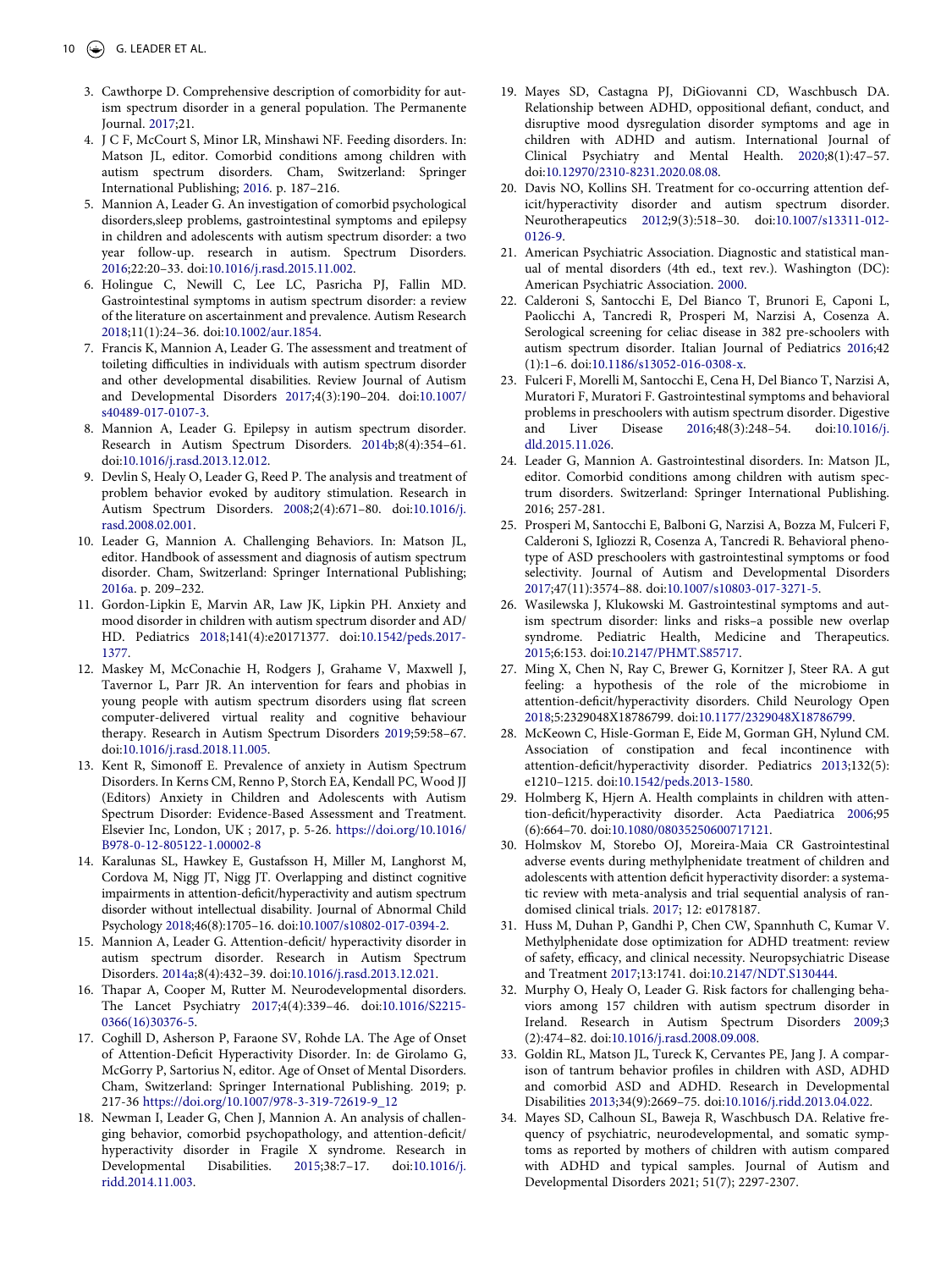- <span id="page-12-0"></span>35. Dellapiazza F, Audras-Torrent L, Michelon C, Baghdadli A. Clinical characteristics of children with ASD and comorbid ADHD: association with social impairment and externalizing and internalizing behaviours. Research in Developmental Disabilities [2021;](#page-3-5)113:103930. doi:[10.1016/j.ridd.2021.103930](https://doi.org/10.1016/j.ridd.2021.103930).
- <span id="page-12-1"></span>36. Jang J, Matson JL, Williams LW, Tureck K, Goldin RL, Cervantes PE. Rates of comorbid symptoms in children with ASD, ADHD, and comorbid ASD and ADHD. Research in Developmental Disabilities [2013](#page-3-6);34(8):2369–78. doi:[10.1016/j.ridd.2013.04.021.](https://doi.org/10.1016/j.ridd.2013.04.021)
- <span id="page-12-2"></span>37. Mannion A, Leader G. An analysis of the predictors of comorbid psychopathology, gastrointestinal symptoms and epilepsy in children and adolescents with autism spectrum disorder. Research in Autism Spectrum Disorders [2013;](#page-3-7)7(12):1663–71. doi:[10.1016/j.](https://doi.org/10.1016/j.rasd.2013.10.002) [rasd.2013.10.002](https://doi.org/10.1016/j.rasd.2013.10.002).
- <span id="page-12-3"></span>38. Allik H, Larsson JO, Smedje H. Health-related quality of life in parents of school-age children with Asperger syndrome or high-functioning autism. Health and Quality of Life Outcomes [2006;](#page-3-8)4(1):1. doi:[10.1186/1477-7525-4-1](https://doi.org/10.1186/1477-7525-4-1).
- <span id="page-12-4"></span>39. Liu X, Hubbard JA, Fabes RA, Adam JB. Sleep disturbances and correlates of children with autism spectrum disorders. Child Psychiatry and Human Development [2006](#page-3-8);37(2):179–91. doi:[10.1007/s10578-006-0028-3.](https://doi.org/10.1007/s10578-006-0028-3)
- <span id="page-12-5"></span>40. Jovevska S, Richdale AL, Lawson LP, Uljarević M, Arnold SR, Trollor JN. Sleep quality in autism from adolescence to old age. Autism in Adulthood [2020](#page-3-9);2(2):152–62. doi:[10.1089/](https://doi.org/10.1089/aut.2019.0034)  [aut.2019.0034.](https://doi.org/10.1089/aut.2019.0034)
- <span id="page-12-30"></span>41. Tani P, Lindberg N, Nieminen-von Wendt T, Von Wendt L, Alanko L, Appelberg B, Porkka-Heiskanen T. Insomnia is a frequent finding in adults with asperger syndrome. BMC Psychiatry [2003;](#page-10-2)3(1):12. doi:[10.1186/1471-244X-3-12.](https://doi.org/10.1186/1471-244X-3-12)
- 42. Tani P, Lindberg N, Nieminen-von Wendt T, von Wendt L, Virkkala J, Appelberg B, Porkka-Heiskanen T. Sleep in young adults with asperger syndrome. Neuropsychobiology 2004;50 (2):147–52. doi:[10.1159/000079106](https://doi.org/10.1159/000079106).
- <span id="page-12-6"></span>43. Joseph J, Thomas N. Sleep problems in relation to autism severity, problematic behaviour and parental distress in children with low functioning autism. International Journal of Child Development and Mental Health [2018](#page-3-10);6:11–21.
- <span id="page-12-7"></span>44. DeVincent CJ, Gadow KD, Delosh D, Geller L. Sleep disturbance and its relation to DSM-IV Psychiatric symptoms in preschool-age children with pervasive developmental disorder and community controls. Journal of Child Neurology [2007](#page-3-11);22(2):161–69. doi:[10.1177/0883073807300310.](https://doi.org/10.1177/0883073807300310)
- <span id="page-12-8"></span>45. Malhi P, Kaur A, Singhi P, Sankhyan N. Sleep dysfunction and behavioral daytime problems in children with autism spectrum disorders: a comparative study. The Indian Journal of Pediatrics [2019;](#page-3-11)86(1):12–17. doi:[10.1007/s12098-018-2731-z.](https://doi.org/10.1007/s12098-018-2731-z)
- <span id="page-12-9"></span>46. Reynolds KC, Patriquin M, Alfano CA, Loveland KA, Pearson DA. Parent-reported problematic sleep behaviors in children with comorbid autism spectrum disorder and attention-deficit/hyperactivity disorder. Research in Autism Spectrum Disorders [2017;](#page-3-12)39:20–32. doi:[10.1016/j.rasd.2017.04.003](https://doi.org/10.1016/j.rasd.2017.04.003).
- <span id="page-12-10"></span>47. Adams HL, Matson JL, Jang J. The relationship between sleep problems and challenging behavior among children and adolescents with autism spectrum disorder. Research in Autism Spectrum Disorders [2014](#page-3-13);8(9):1705–16. doi:[10.1016/j.](https://doi.org/10.1016/j.rasd.2014.05.008) [rasd.2014.05.008](https://doi.org/10.1016/j.rasd.2014.05.008).
- <span id="page-12-11"></span>48. Cohen S, Conduit R, Lockley SW, Rajaratnam SM, Cornish KM. The relationship between sleep and behavior in autism spectrum disorder (ASD): a review. Journal of Neurodevelopmental Disorders [2014;](#page-3-14)6(1):1–10. doi:[10.1186/1866-1955-6-44.](https://doi.org/10.1186/1866-1955-6-44)
- <span id="page-12-12"></span>49. Thomas S, Lycett K, Papadopoulos N, Sciberras E, Rinehart N. Exploring behavioral sleep problems in children with ADHD and comorbid autism spectrum disorder. Journal of Attention Disorders [2018;](#page-3-15)22(10):947–58. doi:[10.1177/1087054715613439.](https://doi.org/10.1177/1087054715613439)
- <span id="page-12-13"></span>50. Mayes SD, Calhoun SL. Variables related to sleep problems in children with autism. Research in Autism Spectrum Disorders [2009;](#page-3-16)3(4):931–41. doi:[10.1016/j.rasd.2009.04.002](https://doi.org/10.1016/j.rasd.2009.04.002).
- <span id="page-12-14"></span>51. Green JL, Sciberras E, Anderson V, Efron D, Rinehart N. Association between autism symptoms and functioning in children

with ADHD. Archives of Disease in Childhood [2016;](#page-3-15)101 (10):922–28. doi:[10.1136/archdischild-2015-310257.](https://doi.org/10.1136/archdischild-2015-310257)

- <span id="page-12-15"></span>52. Corkum P, Begum EA, Rusak B, Rajda M, Shea S, MacPherson M, Davidson F. The effects of extended-release stimulant medication on sleep in children with ADHD. Journal of the Canadian Academy of Child and Adolescent Psychiatry [2020;](#page-3-17)29:33.
- <span id="page-12-16"></span>53. Papadopoulos N, Sciberras E, Hiscock H, Mulraney M, McGillivray J, Rinehart N. The efficacy of a brief behavioral sleep intervention in school-aged children with ADHD and comorbid autism spectrum disorder. Journal of Attention Disorders [2019;](#page-3-18)23 (4):341–50. doi:[10.1177/1087054714568565.](https://doi.org/10.1177/1087054714568565)
- <span id="page-12-17"></span>54. Scherr JF, Kryszak EM, Mulick JA. Intellectual and adaptive functioning. Child and Adolescent Psychotherapy: Components of Evidence-Based Treatments for Youth and Their Parents. [2018;](#page-3-19) Cambridge, UK: Cambridge University Press. 2018; pp. 12- 29.
- <span id="page-12-18"></span>55. Lee HJ, Park HR. An integrated literature review on the adaptive behavior of individuals with asperger syndrome. Remedial and Special Education [2007;](#page-3-20)28(3):132–39. doi:[10.1177/](https://doi.org/10.1177/07419325070280030201)  [07419325070280030201.](https://doi.org/10.1177/07419325070280030201)
- <span id="page-12-19"></span>56. Ashwood KL, Tye C, Azadi B, Cartwright S, Asherson P, Bolton P. Brief report: adaptive functioning in children with ASD, ADHD and ASD + ADHD. Journal of Autism and Developmental Disorders [2015;](#page-3-21)45(7):2235–42. doi:[10.1007/](https://doi.org/10.1007/s10803-014-2352-y) [s10803-014-2352-y.](https://doi.org/10.1007/s10803-014-2352-y)
- <span id="page-12-20"></span>57. Sikora DM, Vora P, Coury DL, Rosenberg D. Attention-deficit /hyperactivity disorder symptoms, adaptive functioning, and quality of life in children with autism spectrum disorder. Pediatrics [2012;](#page-3-22)130(Supplement 2):91–97. doi:[10.1542/peds.2012-0900G.](https://doi.org/10.1542/peds.2012-0900G)
- <span id="page-12-21"></span>58. de Vries M, Geurts H. Influence of autism traits and executive functioning on quality of life in children with an autism spectrum disorder. Journal of Autism and Developmental Disorders [2015;](#page-4-0)45 (9):2734–43. doi:[10.1007/s10803-015-2438-1](https://doi.org/10.1007/s10803-015-2438-1).
- <span id="page-12-22"></span>59. Kuhlthau K, Orlich F, Hall TA, Sikora D, Kovacs EA, Delahaye J, Clemons TE. Health-related quality of life in children with autism spectrum disorders: results from the autism treatment network. Journal of Autism and Developmental Disorders [2010;](#page-4-1)40 (6):721–29. doi:[10.1007/s10803-009-0921-2.](https://doi.org/10.1007/s10803-009-0921-2)
- <span id="page-12-23"></span>60. Kuhlthau K, Kovacs E, Hall T, Clemmons T, Orlich F, Delahaye J, Sikora D. Health-related quality of life for children with ASD: associations with behavioral characteristics. Research in Autism Spectrum Disorders [2013;](#page-4-1)7(9):1035–42. doi:[10.1016/j.rasd.2013.04.006](https://doi.org/10.1016/j.rasd.2013.04.006).
- 61. Leontine W, de Nijs PF, Duvekot J, Greaves-Lord K, Hillegers MH, Brouwer WB, Hakkaart-van Roijen L. Children with an autism spectrum disorder and their caregivers: capturing health-related and care-related quality of life. Journal of Autism and Developmental Disorders 2020;50:263–77. doi:[10.1007/s10803-019-04249-w.](https://doi.org/10.1007/s10803-019-04249-w)
- <span id="page-12-24"></span>62. Conners CK. Conners Early Childhood. North Tonawanda (NJ): Multi-Health Systems; [2013](#page-4-2).
- <span id="page-12-25"></span>63. Begum Ali J, Charman T, Johnson MH, Jones EJ. BASIS/STAARS Team. Early motor differences in infants at elevated likelihood of autism spectrum disorder and/or attention deficit hyperactivity disorder. Journal of Autism and Developmental Disorders. [2020](#page-4-3);50:1–18.
- <span id="page-12-26"></span>64. Conners CK. Conners 3rd Edition. North Tonawanda (NJ): Multi-Health Systems; [2008.](#page-5-1)
- <span id="page-12-27"></span>65. May T, Cornish K, Rinehart N. Does gender matter? A one year follow-up of autistic, attention and anxiety symptoms in high-functioning children with autism spectrum disorder. Journal of Autism and Developmental Disorders [2014](#page-5-2);44(5):1077–86. doi:[10.1007/s10803-013-1964-y.](https://doi.org/10.1007/s10803-013-1964-y)
- <span id="page-12-28"></span>66. May T, Cornish K, Conduit R, Rajaratnam SM, Rinehart NJ. Sleep in high-functioning children with autism: longitudinal developmental change and associations with behavior problems. Behavioral Sleep Medicine [2015;](#page-5-2)13(1):2–18. doi:[10.1080/](https://doi.org/10.1080/15402002.2013.829064)  [15402002.2013.829064.](https://doi.org/10.1080/15402002.2013.829064)
- <span id="page-12-29"></span>67. Owens JA, Nobile C, McGuinn M, Spirito A. Sleep habits questionnaire: construction and validation of a sleep survey for school-aged children. Sleep [2000](#page-5-3);23(8):1043–51. doi:[10.1093/](https://doi.org/10.1093/sleep/23.8.1d)  [sleep/23.8.1d.](https://doi.org/10.1093/sleep/23.8.1d)